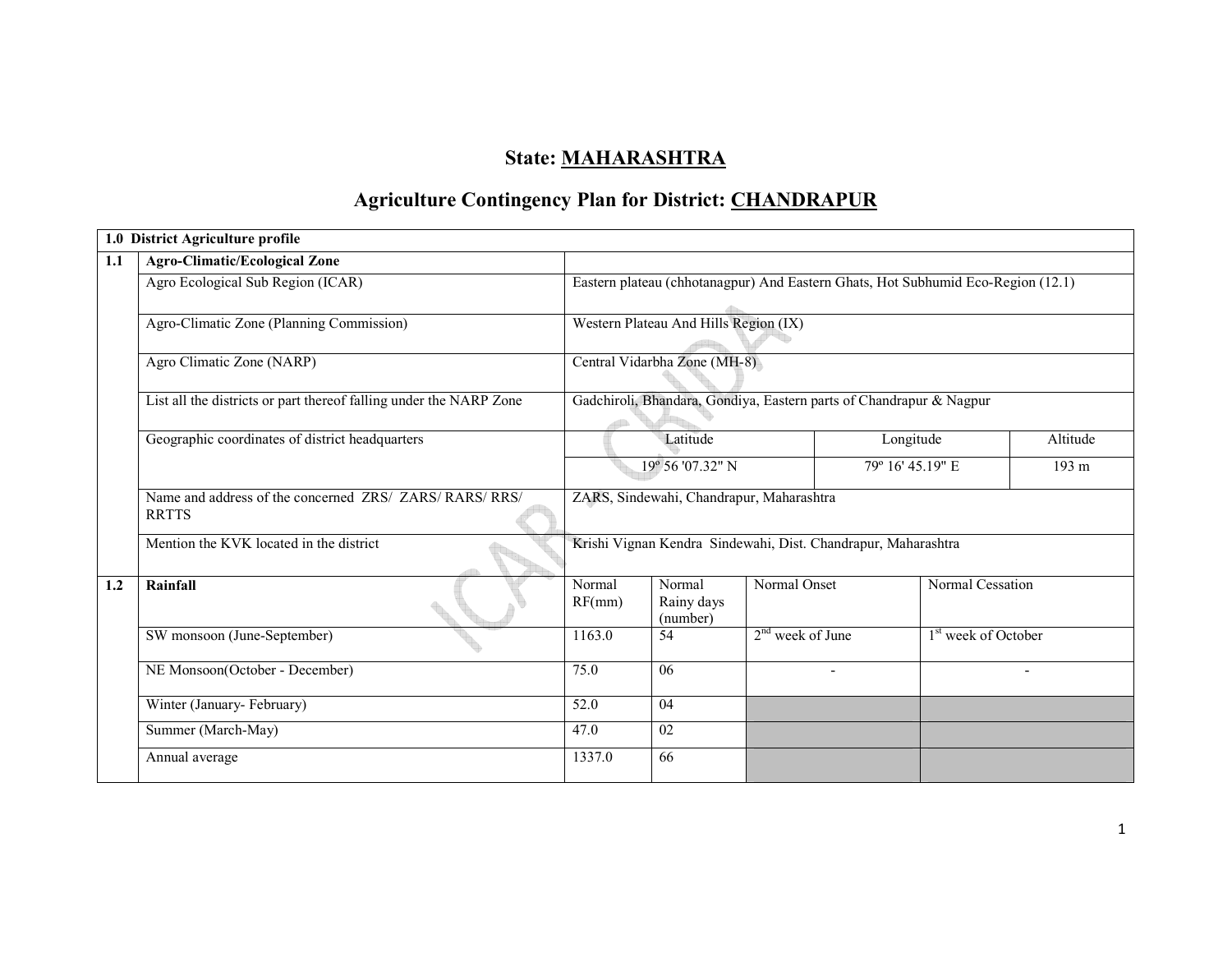| 1.3 | Land use<br>pattern of the<br>district (latest<br>statistics)<br>area in (000 ha) | Geographical<br>Area | <b>Cultiva</b><br>ble area | Forest<br>area | Land under non<br>agricultural use | Permanent<br>pastures | Cultivable<br>waste land | Land under<br>miscellanous<br>tree crops $\&$<br>groves | Barren &<br>uncultivable<br>land | Current<br>fallows | Other fallows |
|-----|-----------------------------------------------------------------------------------|----------------------|----------------------------|----------------|------------------------------------|-----------------------|--------------------------|---------------------------------------------------------|----------------------------------|--------------------|---------------|
|     |                                                                                   | 1092                 | 451.5                      | 388.2          | 91.7                               | 56                    | 36.6                     | 12                                                      | 26.3                             | 16                 | 13.6          |

| 1.4 | Major Soils (common names like red sandy | Area ('000 ha) | Percent (%) of total |
|-----|------------------------------------------|----------------|----------------------|
|     | loam deep soils (etc.,)                  |                |                      |
|     | Deep black soils                         | 618.5          | 56.6                 |
|     | Shallow black soils                      | 278.7          | 25.5                 |
|     | Medium deep black soils                  | 114.7          | 10.5                 |
|     | Others (specify):                        |                |                      |
|     |                                          |                |                      |
| 1.5 | <b>Agricultural land use</b>             | Area ('000 ha) | Cropping intensity % |
|     | Net sown area                            | 451.5          |                      |
|     | Area sown more than once                 | 80.6           | 117.8                |
|     | Gross cropped area                       | 532.1          |                      |
|     |                                          |                |                      |

|                  |                              | -up                      |                          |                                    |
|------------------|------------------------------|--------------------------|--------------------------|------------------------------------|
| $1.6\phantom{0}$ | Irrigation                   | Area ('000 ha)           |                          |                                    |
|                  | Net irrigated area           | 107                      |                          |                                    |
|                  | Gross irrigated area         | 118                      |                          |                                    |
|                  | Rainfed area                 | 344.5                    |                          |                                    |
|                  | <b>Sources of Irrigation</b> | Number                   | Area ('000 ha)           | Percentage of total irrigated area |
|                  | Canals                       |                          | 33                       |                                    |
|                  | Tanks                        | $\overline{\phantom{a}}$ | $\overline{\phantom{a}}$ |                                    |
|                  | Open wells                   | 16331                    | 75.4                     |                                    |
|                  | Bore wells                   | 2947                     | $\overline{\phantom{a}}$ |                                    |
|                  | Lift irrigation schemes      | $\overline{\phantom{a}}$ | $\overline{\phantom{a}}$ |                                    |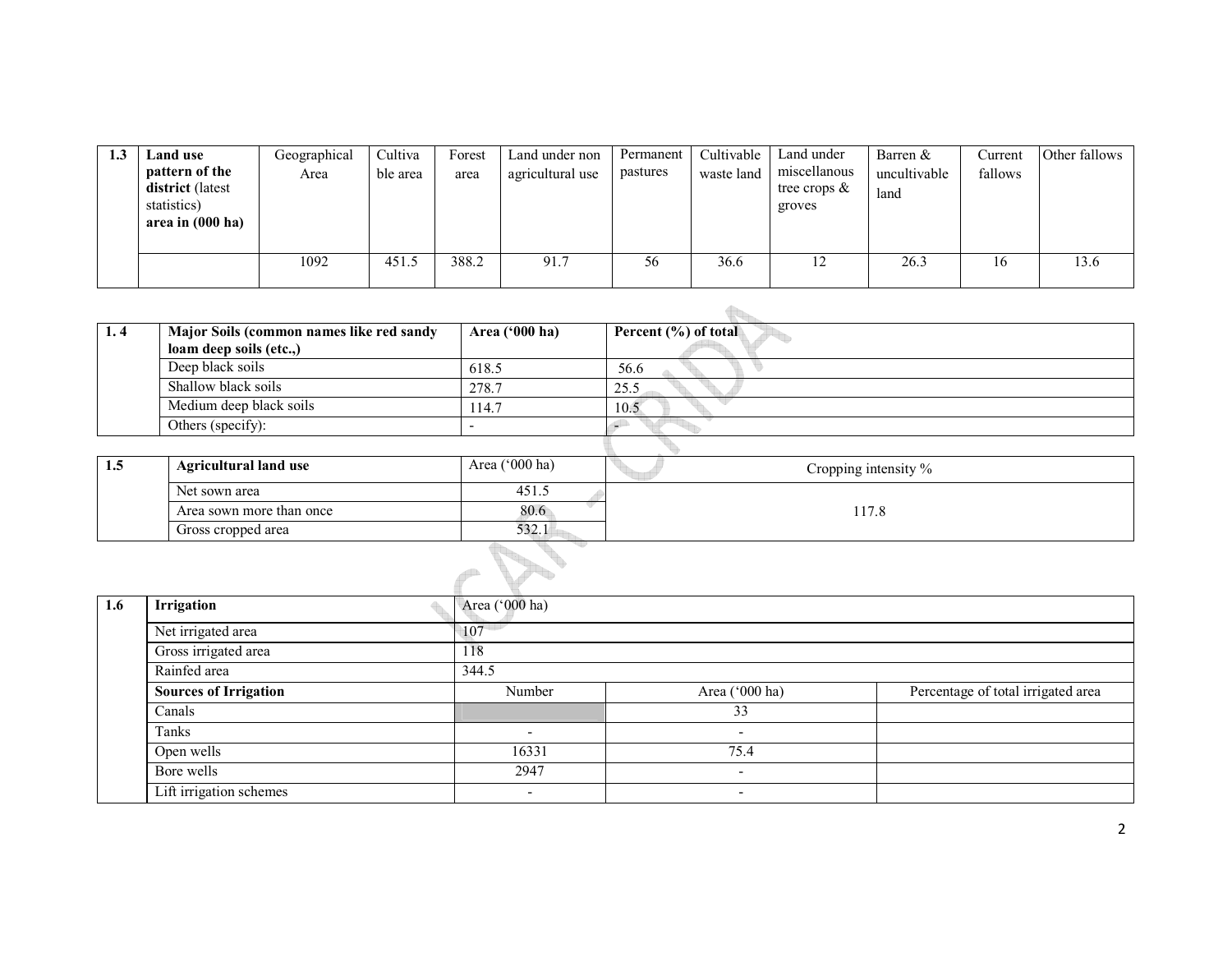| Micro-irrigation                                                                                           |                          | ٠                            |                                                                                                   |
|------------------------------------------------------------------------------------------------------------|--------------------------|------------------------------|---------------------------------------------------------------------------------------------------|
| Other sources (please specify)                                                                             |                          | 9.6                          |                                                                                                   |
| Total Irrigated Area                                                                                       | $\overline{\phantom{0}}$ | 118                          |                                                                                                   |
| Pump sets (Ele + Oil) $(2006-07)$                                                                          | $6751+3973=10724$        |                              |                                                                                                   |
| No. of Tractors                                                                                            | 1000                     |                              |                                                                                                   |
| Groundwater availability and use* (Data<br>source: State/Central Ground water<br><b>Department</b> /Board) | No. of blocks/Tehsils    | $(\%)$ area                  | Quality of water (specify the problem<br>such as high levels of arsenic, fluoride,<br>saline etc) |
| Over exploited                                                                                             |                          |                              |                                                                                                   |
| Critical                                                                                                   |                          |                              |                                                                                                   |
| Semi-critical                                                                                              |                          |                              | Fluoride problem                                                                                  |
| Safe                                                                                                       | Safe                     |                              |                                                                                                   |
| Wastewater availability and use                                                                            |                          | Ground water utilization 16% |                                                                                                   |
| Ground water quality                                                                                       |                          |                              |                                                                                                   |
| *over-exploited: groundwater utilization > 100%; critical: 90-100%; semi-critical: 70-90%; safe: <70%      |                          |                              |                                                                                                   |

1.7Area under major field crops & horticulture etc. (2008-09)

| 1.7 | <b>Major Field Crops cultivated</b> |                          | <u> 대표 조</u><br>Area (000'ha) |                          |                          |                          |                          |                          |              |
|-----|-------------------------------------|--------------------------|-------------------------------|--------------------------|--------------------------|--------------------------|--------------------------|--------------------------|--------------|
|     |                                     |                          | <b>Kharif</b>                 |                          |                          | <b>Rabi</b>              |                          | <b>Summer</b>            | <b>Total</b> |
|     |                                     | <b>Irrigated</b>         | Rainfed                       | <b>Total</b>             | <b>Irrigated</b>         | Rainfed                  | <b>Total</b>             |                          |              |
|     | Oilseeds                            | $\overline{\phantom{a}}$ | $\overline{\phantom{a}}$      | 138.6                    | $\overline{\phantom{a}}$ | $\overline{\phantom{a}}$ | 15.2                     | 0.3                      | 154.1        |
|     | Cereals                             | $\overline{\phantom{a}}$ | 백노                            | 108.8                    | $\overline{\phantom{a}}$ | $\overline{\phantom{a}}$ | 44.3                     | 0.2                      | 153.3        |
|     | Cotton                              | $\overline{\phantom{a}}$ | ÷.                            | 42.4                     | $\overline{\phantom{a}}$ | $\overline{\phantom{a}}$ | $\overline{\phantom{a}}$ | $\overline{\phantom{a}}$ | 42.4         |
|     | Pulses                              | $\overline{\phantom{a}}$ | $\overline{\phantom{a}}$      | 35.9                     | $\overline{\phantom{a}}$ | $\overline{\phantom{a}}$ | 4.5                      | ٠                        | 40.4         |
|     | Others                              | △                        |                               | $\overline{\phantom{a}}$ | $\overline{\phantom{a}}$ | $\overline{\phantom{a}}$ |                          |                          |              |
|     | <b>Horticulture crops - Fruits</b>  |                          |                               |                          |                          | Total area (000' ha)     |                          |                          |              |
|     | Mango                               |                          |                               |                          |                          | 1.0                      |                          |                          |              |
|     | Chiku                               |                          |                               |                          |                          |                          |                          |                          |              |
|     | Citrus                              |                          |                               |                          |                          |                          |                          |                          |              |
|     | Aonala                              |                          |                               |                          |                          |                          |                          |                          |              |
|     | Ber                                 |                          |                               |                          |                          |                          |                          |                          |              |
|     | Guava                               |                          |                               |                          |                          |                          |                          |                          |              |
|     | Custard Apple                       |                          |                               |                          |                          |                          |                          |                          |              |
|     | Jamun                               |                          |                               |                          |                          |                          |                          |                          |              |
|     |                                     |                          |                               |                          |                          |                          |                          |                          |              |
|     |                                     |                          |                               |                          |                          |                          |                          |                          |              |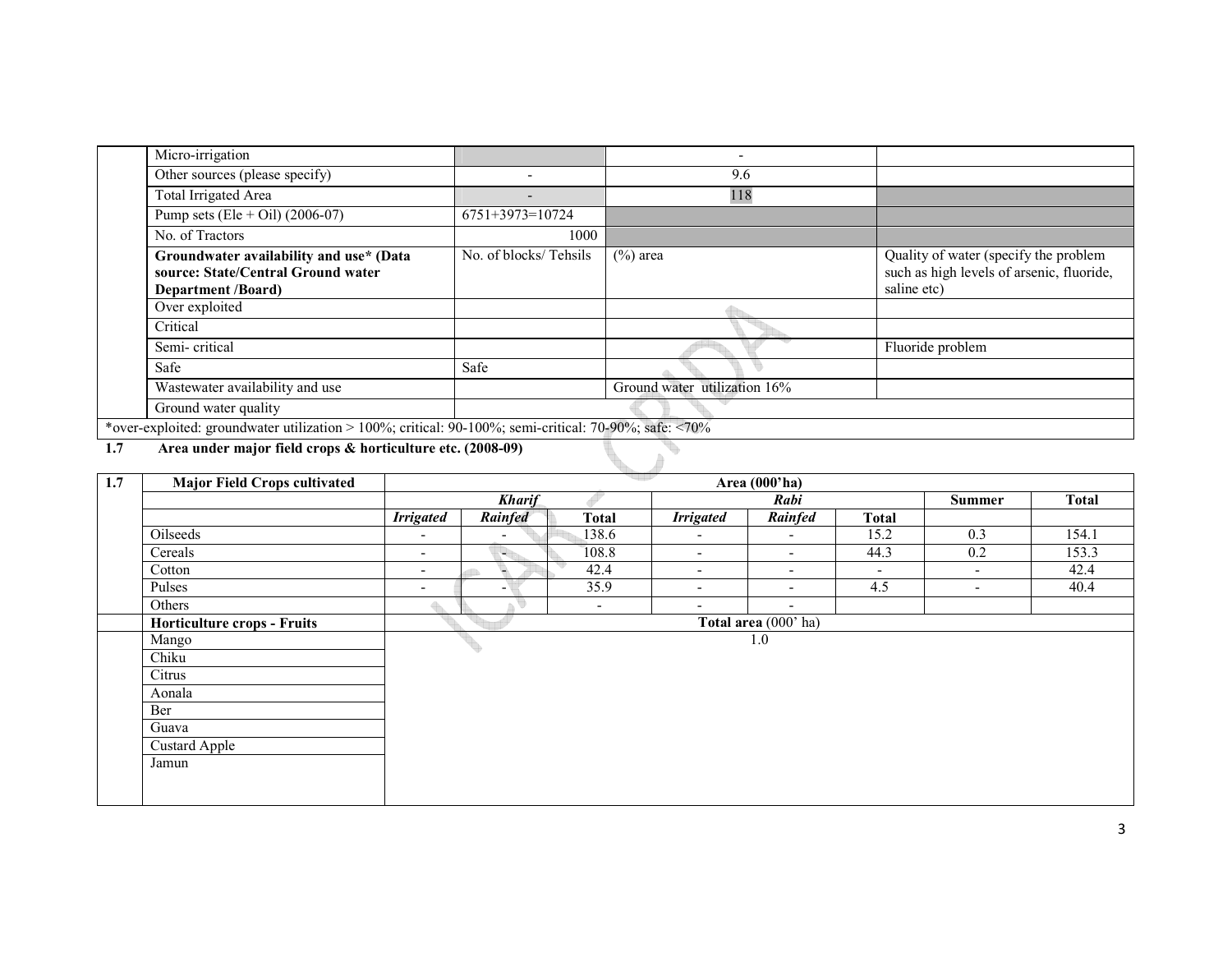| Horticultural crops - Vegetables | Total area (ha) |
|----------------------------------|-----------------|
| Chilli                           | 6.0             |
| Turmeric                         | 0.5             |
| Brinjal                          | 1.4             |
| Tomato                           | 0.3             |
| Onoin                            | 0.3             |
| Cauliflower                      | 0.2             |
| Cabbage                          | 0.03            |
| Radish                           | 0.1             |
| Other vegetables                 | 1.1             |
| Total                            | 9.9             |
|                                  |                 |

| <b>Medicinal and Aromatic crops</b>                       | <b>NA</b> |  |
|-----------------------------------------------------------|-----------|--|
| <b>Plantation crops</b>                                   |           |  |
| Others such as industrial pulpwood<br>crops etc (specify) |           |  |
| <b>Fodder crops</b>                                       |           |  |
| Others (specify)                                          |           |  |
| Total fodder crop area                                    |           |  |
| <b>Grazing land</b>                                       | 5.6       |  |
| Sericulture etc                                           | 8.5       |  |
| <b>Others (Specify)</b>                                   |           |  |
|                                                           |           |  |

| 1.8 | Livestock                                      | <b>Male ('000)</b> | Female ('000) | Total $(900)$ |
|-----|------------------------------------------------|--------------------|---------------|---------------|
|     |                                                |                    |               |               |
|     | Non descriptive Cattle (local low yielding)    | 340.1              | 230.9         | 571.1         |
|     | Crossbred cattle                               | 6.9                | 20.5          | 27.4          |
|     | Non descriptive Buffaloes (local low yielding) | 63.5               | 87.2          | 150.8         |
|     | Graded Buffaloes                               | 0.2                | 1.0           | 1.2           |
|     | Goat                                           | 69.6               | 18.4          | 88.1          |
|     |                                                |                    |               |               |
|     | Sheep                                          | 10.3               | 24.4          | 34.7          |
|     | Others (Camel, Pig, Yak etc.)                  |                    |               |               |
|     | Commercial dairy farms (Number)                |                    |               | 242 Nos.      |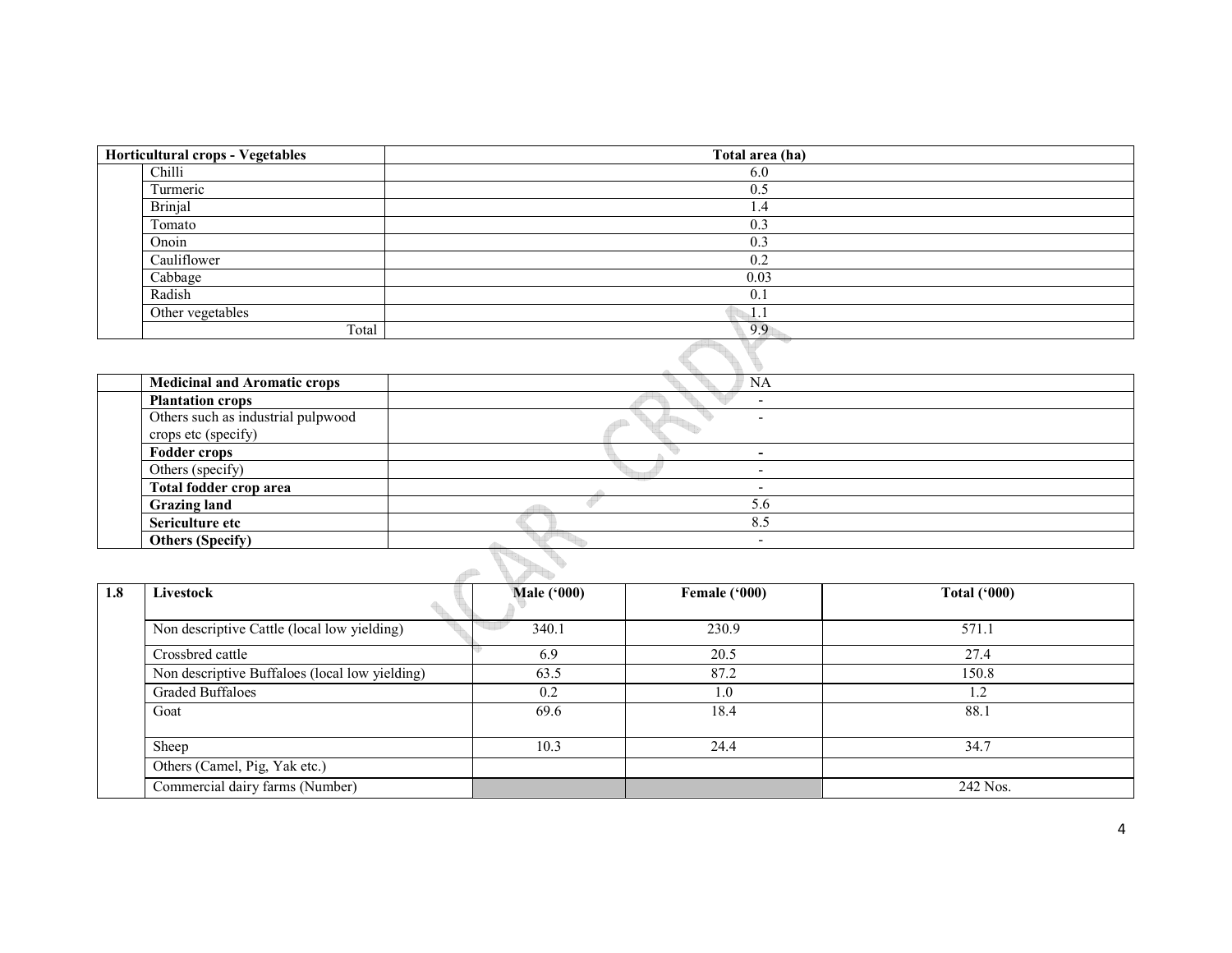| 1.9  | <b>Poultry</b>                                              |                        | No. of farms           |                          |                                          | <b>Total No. of birds (number)</b>          |                                   |
|------|-------------------------------------------------------------|------------------------|------------------------|--------------------------|------------------------------------------|---------------------------------------------|-----------------------------------|
|      | Commercial                                                  |                        | $\theta$               |                          |                                          | 13118                                       |                                   |
|      | Backyard                                                    |                        | $\mathbf{0}$           |                          |                                          | 305371                                      |                                   |
| 1.10 | Fisheries (Data source: Chief Planning Officer)             |                        |                        |                          |                                          |                                             |                                   |
|      | A. Capture                                                  |                        |                        |                          |                                          |                                             |                                   |
|      | i) Marine (Data Source: Fisheries Department)               | No. of fishermen       | <b>Boats</b>           |                          |                                          | <b>Nets</b>                                 | <b>Storage</b><br>facilities (Ice |
|      | NA                                                          |                        | Mechanized             | Non-<br>mechanized       | Mechanized<br>(Trawl nets,<br>Gill nets) | Non-<br>mechanized(Shore<br>Seines, Stake & | plants etc.)                      |
|      |                                                             |                        |                        |                          |                                          | trap nets)                                  |                                   |
|      |                                                             | 21553                  |                        |                          |                                          |                                             |                                   |
|      | ii) Inland (Data Source: Fisheries Department)              | No. Farmer owned ponds |                        | <b>No. of Reservoirs</b> |                                          | No. of village tanks                        |                                   |
|      |                                                             |                        | 5 <sup>4</sup>         |                          | 94                                       | 1830                                        |                                   |
|      | <b>B.</b> Culture                                           |                        |                        |                          |                                          |                                             |                                   |
|      |                                                             |                        | Water Spread Area (ha) |                          | Yield (t/ha)                             | Production ('000 tons)                      |                                   |
|      | i) Brackish water (Data Source: MPEDA/Fisheries Department) |                        |                        |                          |                                          |                                             |                                   |
|      | ii) Fresh water (Data Source: Fisheries Department)         |                        | 21553                  | 0.34                     |                                          | 7354                                        |                                   |
|      | <b>Others</b>                                               |                        |                        |                          |                                          |                                             |                                   |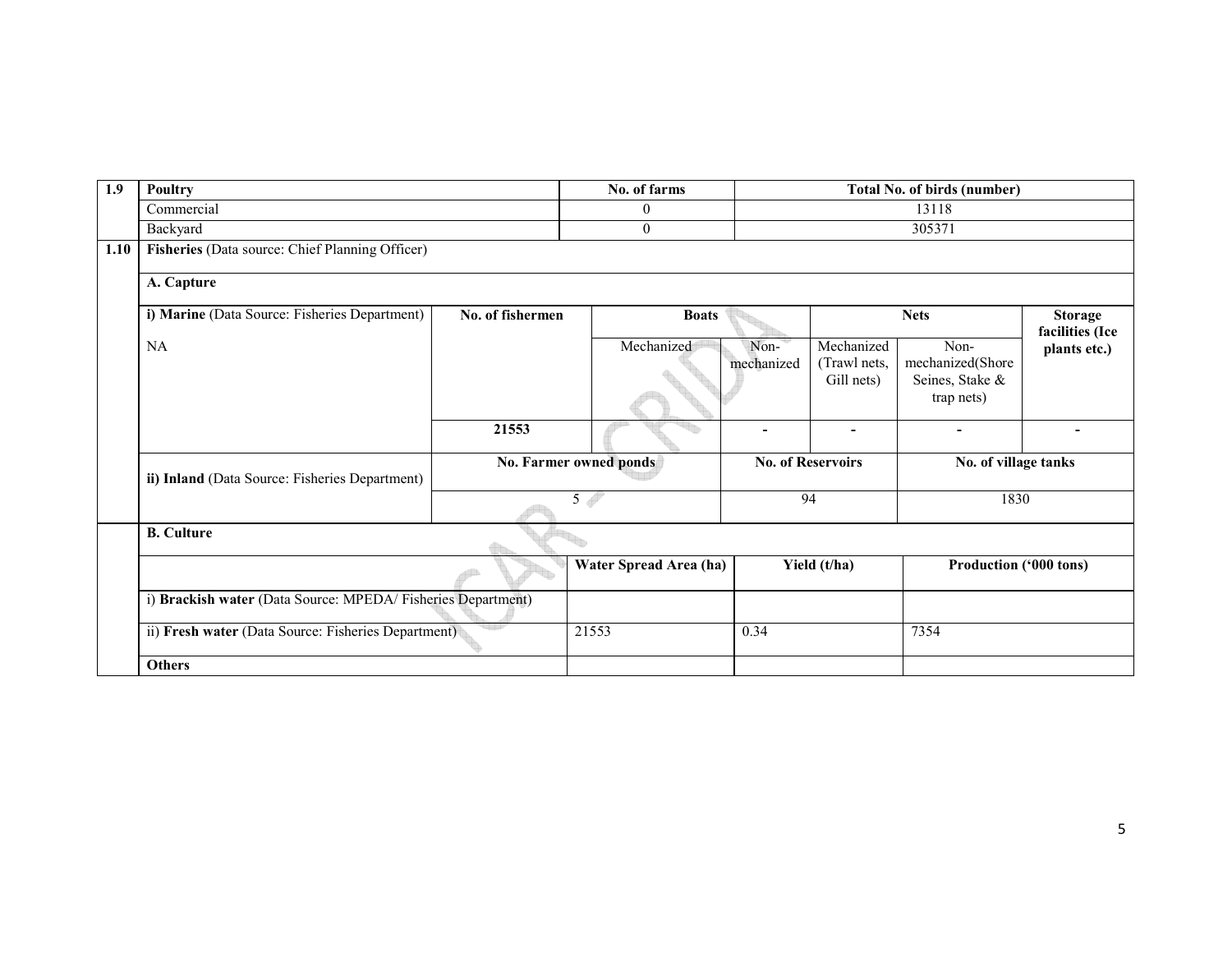| 1.11 | <b>Production and Productivity of major crops</b> (Average of last 5 years: 2004, 05, 06, 07, 08; specify) |  |
|------|------------------------------------------------------------------------------------------------------------|--|
|------|------------------------------------------------------------------------------------------------------------|--|

| 1.11 | Name of    |                          | Kharif                                                                    |                          | Rabi                     |                          | <b>Summer</b>            | <b>Total</b>           |                         | Crop                                             |
|------|------------|--------------------------|---------------------------------------------------------------------------|--------------------------|--------------------------|--------------------------|--------------------------|------------------------|-------------------------|--------------------------------------------------|
|      | crop       | Production<br>(000 t)    | Productivity (kg/ha)                                                      | Production<br>(000 t)    | Productivity<br>(kg/ha)  | Production<br>(1000 t)   | Productivity<br>(kg/ha)  | Production<br>(1000 t) | Productivity<br>(kg/ha) | residue<br><b>as</b><br>fodder<br>(000)<br>tons) |
|      |            |                          | Major Field crops (Crops to be identified based on total acreage)         |                          |                          |                          |                          |                        |                         |                                                  |
|      | Rice       | 257.5                    | 1575                                                                      | Wheat -<br>34.7          | 965                      |                          |                          | 292.2                  | 2540                    |                                                  |
|      | Soybean    | 224                      | 1384                                                                      | Gram -<br>20.2           | 607                      |                          | $\overline{\phantom{a}}$ | 244.2                  | 1991                    |                                                  |
|      | Cotton     | 104.2                    | 354                                                                       | Linseed -<br>8.9         | 308                      |                          | ۳                        | 113.1                  | 662                     |                                                  |
|      | Sorghum    | 15.1                     | 781                                                                       | Sunflower-<br>0.9        | 750                      | $\overline{\phantom{a}}$ | $\overline{\phantom{a}}$ | 16                     | 1531                    |                                                  |
|      | Pigeon pea | 21.5                     | 659                                                                       | Groundnut-<br>0.2        | 1000                     | $\overline{\phantom{a}}$ | $\blacksquare$           | 21.7                   | 1659                    |                                                  |
|      | Greengram  | 0.3                      | 435                                                                       | Seasamum-<br>0.3         | 500                      | $\blacksquare$           | $\blacksquare$           | 0.6                    | 935                     |                                                  |
|      | Blackgram  | 0.1                      | 350                                                                       | Mustard -<br>0.4         | 600                      | $\overline{\phantom{a}}$ | $\blacksquare$           | 0.5                    | 950                     |                                                  |
|      |            |                          | Major Horticultural crops (Crops to be identified based on total acreage) |                          |                          |                          |                          |                        |                         |                                                  |
|      | Banana     | $\overline{\phantom{0}}$ | $\sim$                                                                    | $\overline{\phantom{a}}$ | $\overline{\phantom{a}}$ | $\blacksquare$           | $\blacksquare$           | 6.0                    | 4.2                     | $\blacksquare$                                   |
|      | Orange     | $\blacksquare$           | $\overline{\phantom{a}}$                                                  | -9                       | $\overline{a}$           | $\sim$                   | $\overline{\phantom{a}}$ | 6.3                    | 3.2                     | $\overline{\phantom{a}}$                         |
|      | Onion      |                          |                                                                           |                          | $\blacksquare$           | $\overline{\phantom{a}}$ |                          | 13.7                   | 11.5                    |                                                  |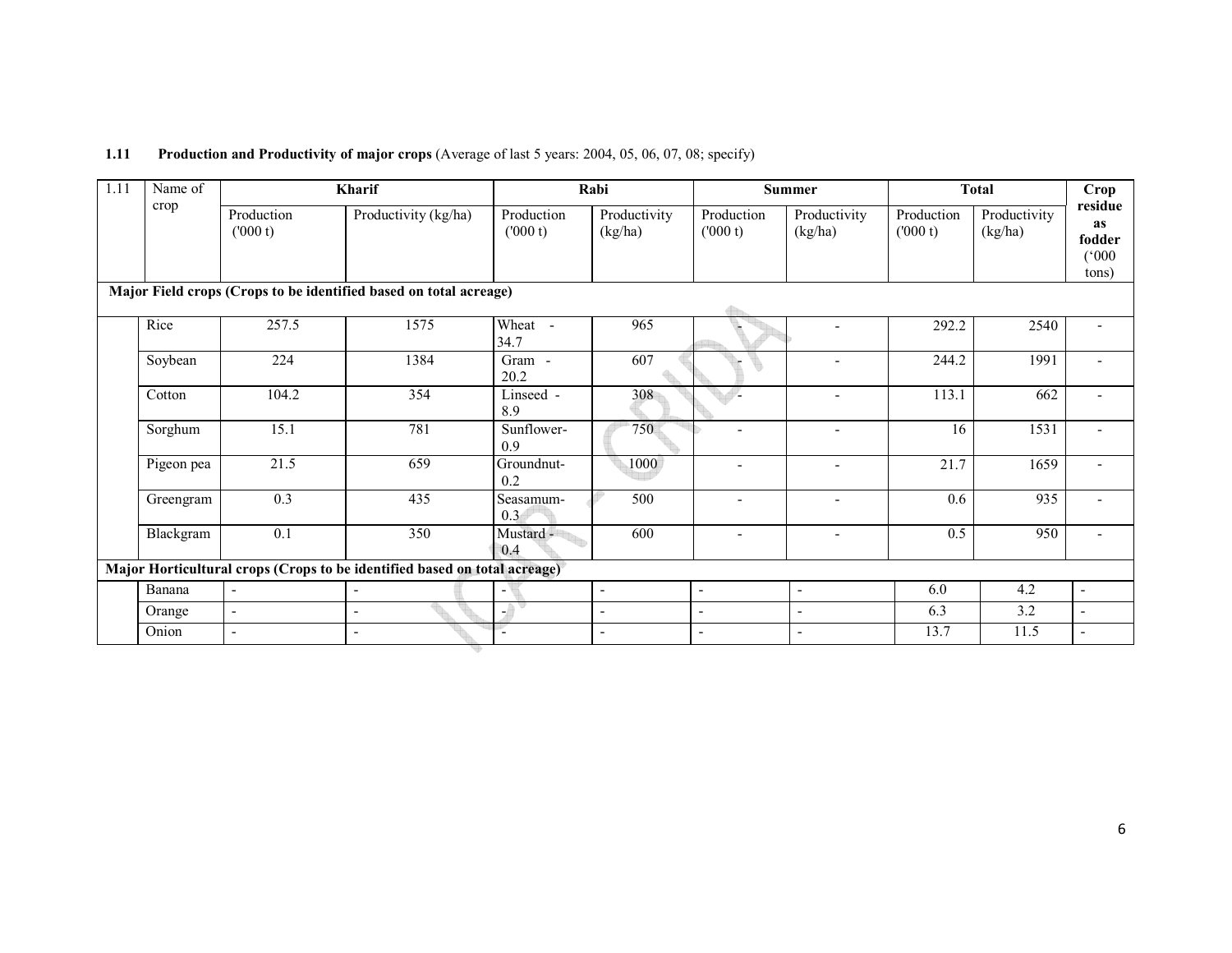| 1.12 | Sowing window for 5 major<br>field crops<br>(start and end of normal)<br>sowing period) | Paddy                 | Cotton              | Pigeon pea          | Soybean             | Sunflower            |
|------|-----------------------------------------------------------------------------------------|-----------------------|---------------------|---------------------|---------------------|----------------------|
|      | Kharif-Rainfed                                                                          | $18$ June - $29$ July | $18$ June $-1$ July | $18$ June $-1$ July | $18$ June $-1$ July | $18$ June $-24$ June |
|      | Rabi                                                                                    | Sorghum               | Gram                | Wheat               |                     |                      |
|      | Rabi-Rainfed/irrigated                                                                  | $27 - 30$ Sep.        | 01 Oct. $-4$ Nov.   | $5$ Nov. $-2$ Dec.  |                     |                      |

| 1.13 | What is the major contingency the district is prone to? (Tick mark)                        | Regular | Occasional | None |                          |
|------|--------------------------------------------------------------------------------------------|---------|------------|------|--------------------------|
|      | Drought                                                                                    |         |            |      |                          |
|      | Flood                                                                                      |         |            |      |                          |
|      | Cyclone                                                                                    |         |            |      | $\overline{\phantom{0}}$ |
|      | Hail storm                                                                                 |         |            |      | $\overline{\phantom{0}}$ |
|      | Heat wave                                                                                  |         |            |      |                          |
|      | Cold wave                                                                                  |         |            |      | $\overline{\phantom{0}}$ |
|      | Frost                                                                                      |         |            |      |                          |
|      | Sea water intrusion                                                                        |         |            |      | $\overline{\phantom{0}}$ |
|      | Pests and disease outbreak (specify)<br>Army worm in Paddy<br>Spodoptera litura in Soybean |         |            | ✓    |                          |
|      | Others (specify)                                                                           |         |            |      |                          |
|      |                                                                                            |         |            |      |                          |

| 1.14 | Include Digital maps of the district for | Location map of district within State as Annexure | Enclosed : Yes |
|------|------------------------------------------|---------------------------------------------------|----------------|
|      |                                          | Mean annual rainfall as Annexure 2                | Enclosed:Yes   |
|      |                                          | Soil map as Annexure 3                            | Enclosed: Yes  |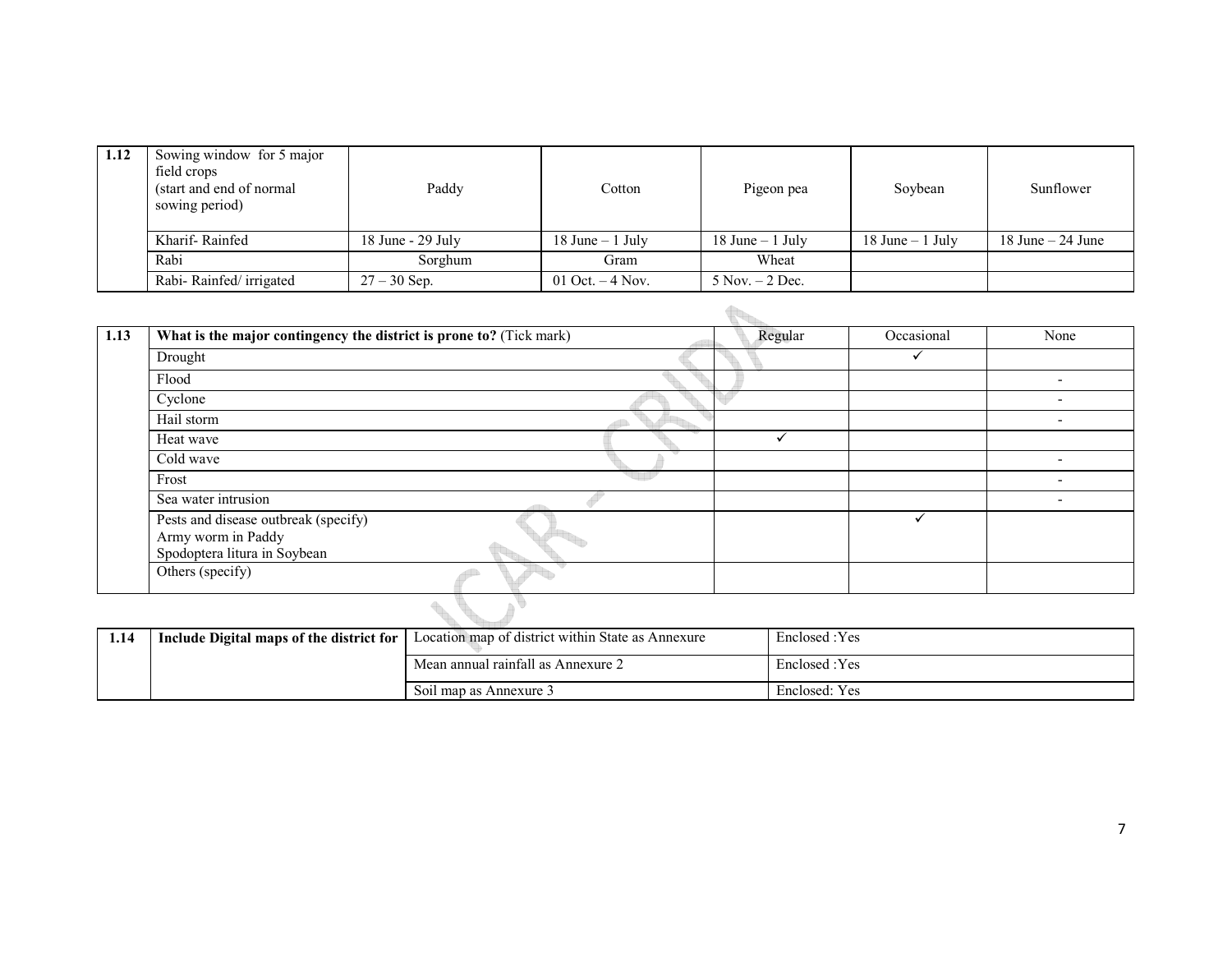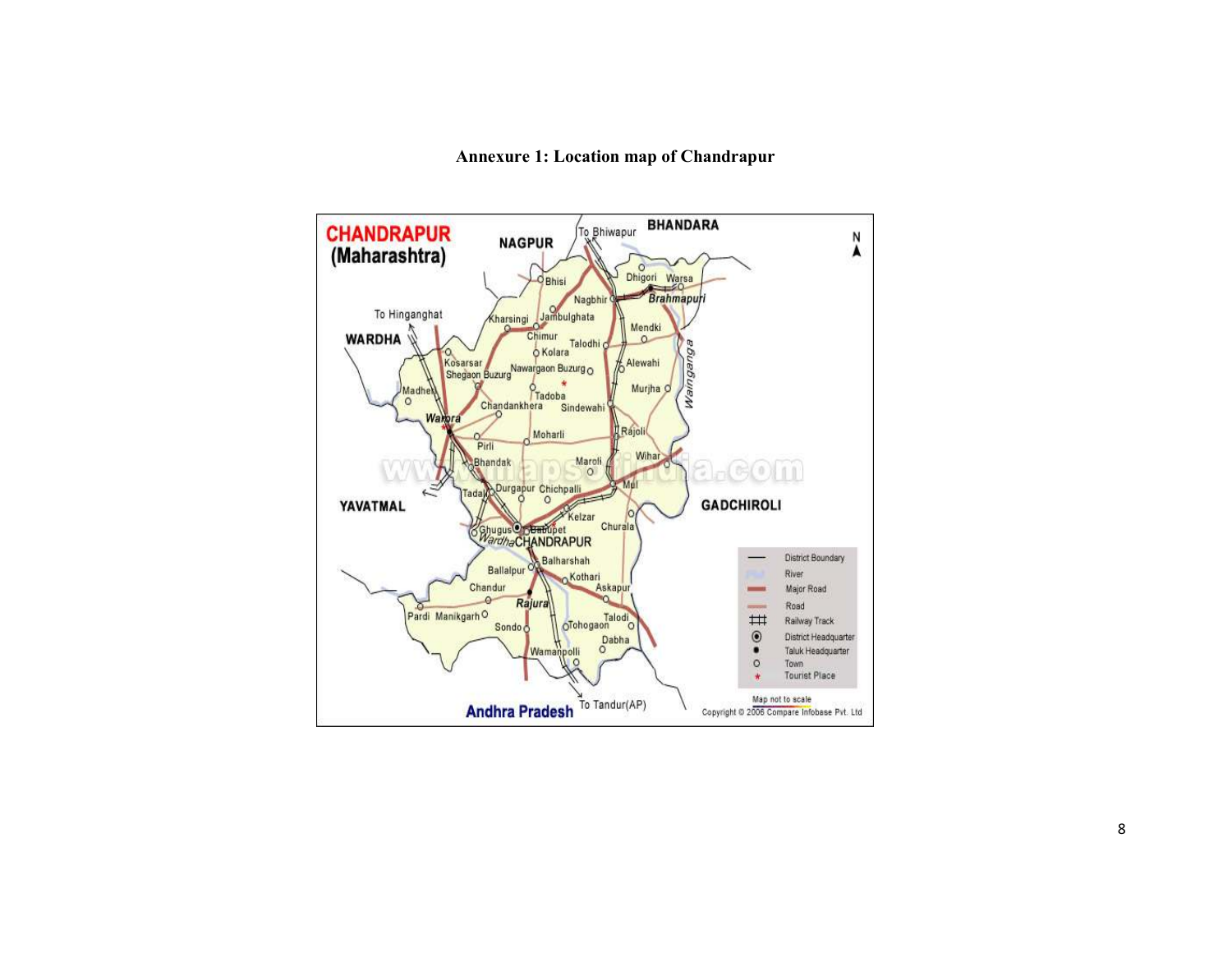Annexure 2: Mean Annual Rainfall



| District Chandrapur |          |                  |  |  |  |  |
|---------------------|----------|------------------|--|--|--|--|
| Taluka              | Rainfall | <b>Rainy Day</b> |  |  |  |  |
| Chandrapur          | 1267.4   | 62.5             |  |  |  |  |
| Mul                 | 1221.9   | 63.3             |  |  |  |  |
| Gondpimri           | 1191.0   | 41.5             |  |  |  |  |
| Varora              | 1111.0   | 53.3             |  |  |  |  |
| <b>Bhadravati</b>   | 1138.0   | 56.5             |  |  |  |  |
| Chimur              | 1268.4   | 60.9             |  |  |  |  |
| <b>Bramphuri</b>    | 1472.0   | 64.1             |  |  |  |  |
| Nagbhid             | 1370.0   | 56.5             |  |  |  |  |
| Sindewahi           | 1523.4   | 68.4             |  |  |  |  |
| Rajura              | 1190.0   | 56.5             |  |  |  |  |
| Korpana             | 1216.0   | 56.5             |  |  |  |  |
| Savali              | 1195.0   | 56.5             |  |  |  |  |
| Ballarpur           | 1177.1   | 56.5             |  |  |  |  |
| Pombhurna           | 1191.0   | 56.5             |  |  |  |  |
| Jivati              | 1191.0   | 56.5             |  |  |  |  |
| Overall             | 1248.2   | 57.7             |  |  |  |  |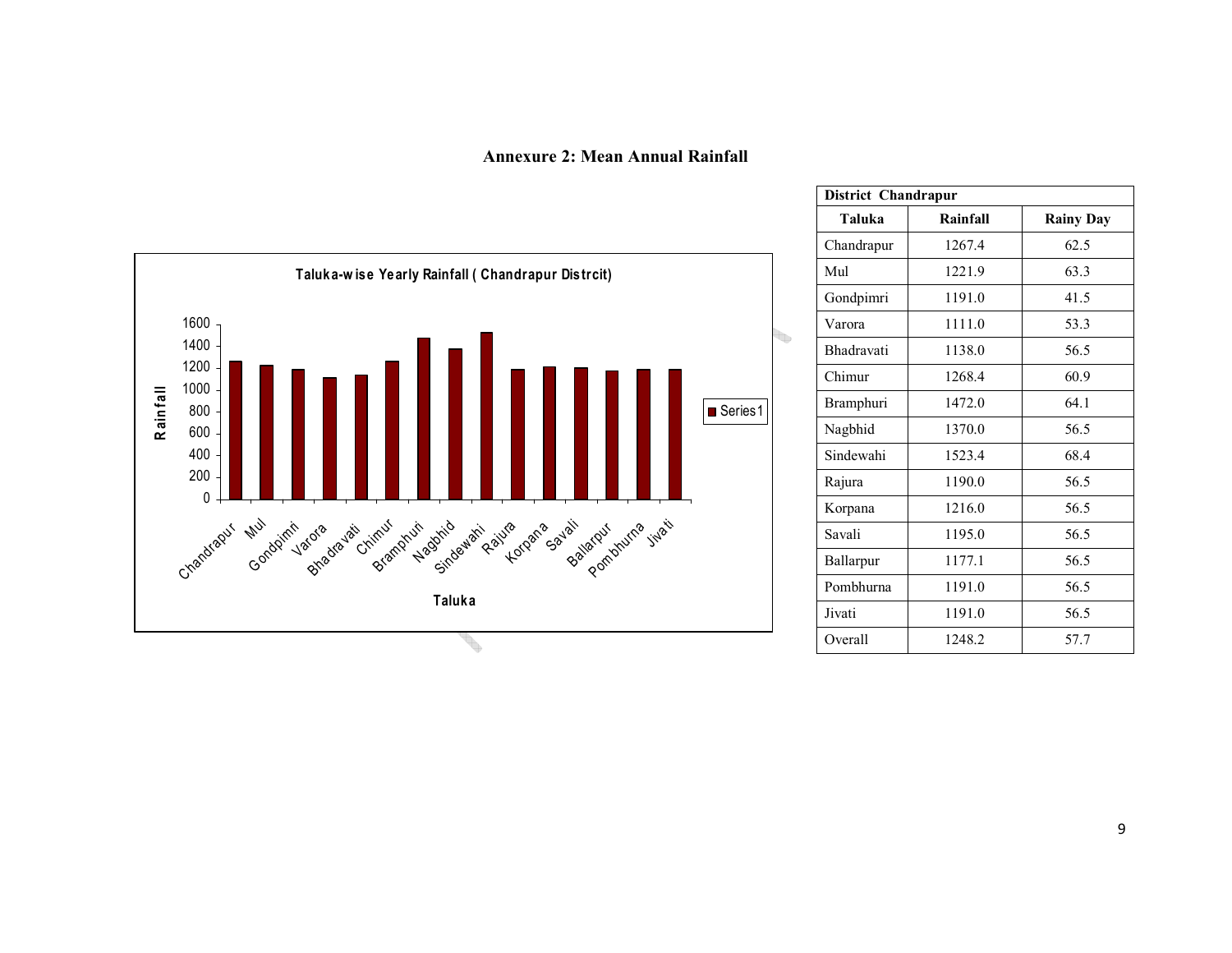## Annexure III – Soil map

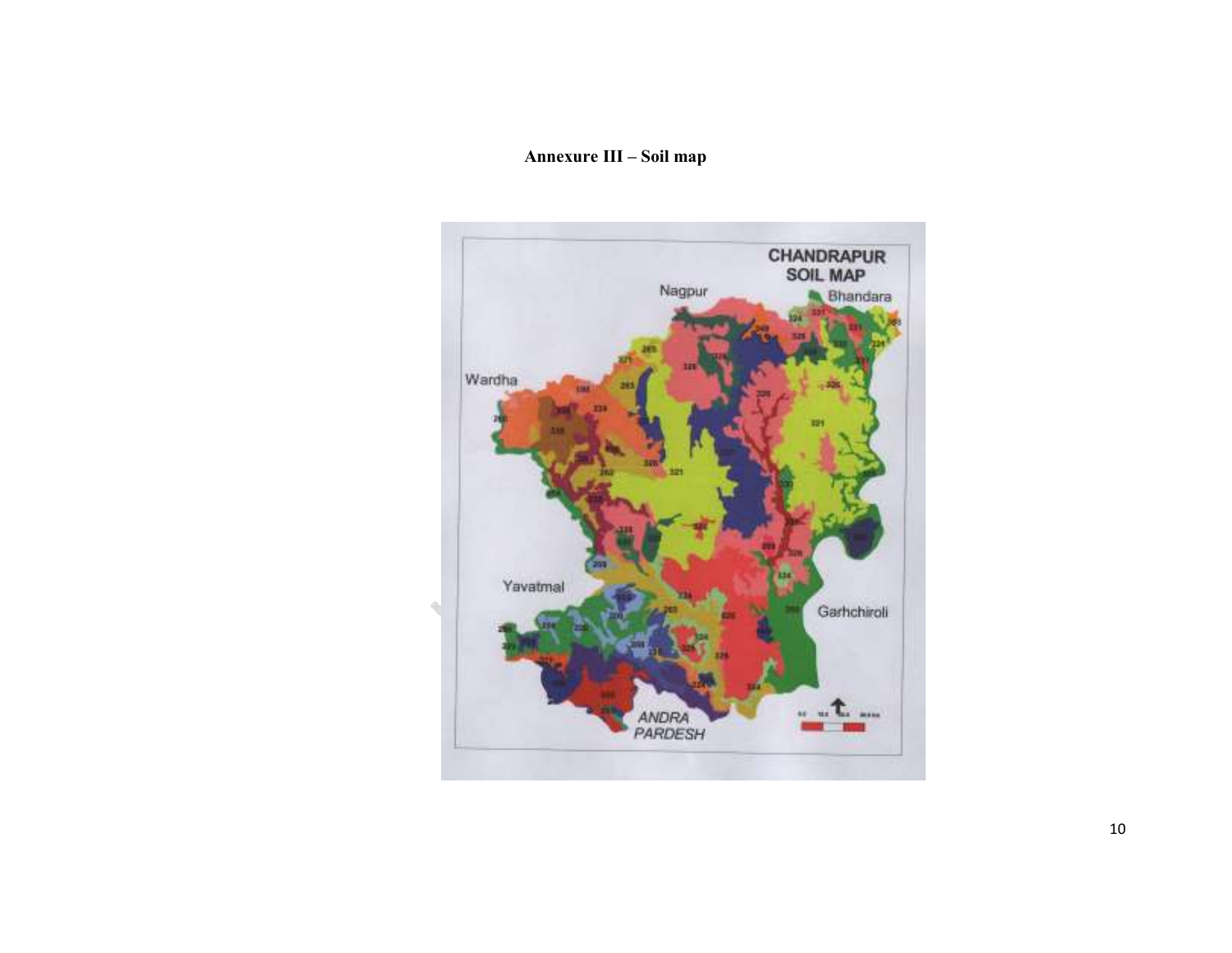## 2.0 Strategies for weather related contingencies

## 2.1 Drought

### 2.1.1 Rainfed situation

| <b>Condition</b>   |                      |                               | <b>Suggested Contingency measures</b>                     |                                   |                   |  |
|--------------------|----------------------|-------------------------------|-----------------------------------------------------------|-----------------------------------|-------------------|--|
| Drought (delayed   | <b>Major Farming</b> | <b>Normal Crop / Cropping</b> | Change in crop / cropping                                 | <b>Agronomic measures</b>         | <b>Remarks</b> on |  |
| onset)             | situation            | system                        | system including variety                                  |                                   | Implementation    |  |
| Delay by 2 weeks   | Medium deep to deep  | Rice                          |                                                           | Community Nursery/                |                   |  |
| $4th$ week of June | black soils          |                               | No change                                                 | <b>Staggered Nursery</b>          |                   |  |
|                    |                      | Soybean                       | No change<br>Prefer JS335/JS93-05 soybean<br>varieties    | Protective Irrigation             |                   |  |
|                    |                      |                               | Intercropping with                                        | Protective Irrigation             |                   |  |
|                    |                      | Cotton, Sorghum               | Cotton and Pigeon pea                                     |                                   |                   |  |
|                    |                      |                               | Sorghum and Pigeonpea                                     |                                   |                   |  |
|                    | Medium deep to       | Rice                          | Soybean and Sorghum<br>Prefer early duration varieties of | Direct seeding of sprouted        |                   |  |
|                    | shallow black soils  |                               | Rice, Sorghum and pigeon pea                              | seeds / Drilling, Weeding         |                   |  |
|                    |                      |                               |                                                           | in nursery, If the leaves are     |                   |  |
|                    |                      |                               | Pigeonpea (ICPL8863,                                      | yellow & dropping spray 2         |                   |  |
|                    |                      |                               | ICPL87119, AKT8811, T-                                    | % Urea.                           |                   |  |
|                    |                      |                               | Vishakha1),                                               |                                   |                   |  |
|                    |                      |                               | Castor(Jwala, GCH5),                                      |                                   |                   |  |
|                    |                      |                               | Sunflower (PKVSF9, Modern)                                |                                   |                   |  |
| Delay by 4 weeks   | Medium deep to deep  | Rice Transplanted             | Prefer early duration varieties for                       | Hoeing, weeding $&$               |                   |  |
| 2nd week of July   | black soils          |                               | Re-sowing nurseries                                       | irrigation in the ransplanted     |                   |  |
|                    |                      |                               |                                                           | field. if the leaves turn         |                   |  |
|                    |                      |                               |                                                           | yellow & drop spray Urea<br>$2\%$ |                   |  |
|                    |                      | Cotton, Soybean, Sorghum      | Prefer Short duration crops -                             | Irrigation, Hoeing, Soil          |                   |  |
|                    |                      |                               | Bhendi, Cowpea                                            | mulch                             |                   |  |
|                    |                      |                               | Radish, Fodder sorghum/maize,                             |                                   |                   |  |
|                    |                      |                               |                                                           |                                   |                   |  |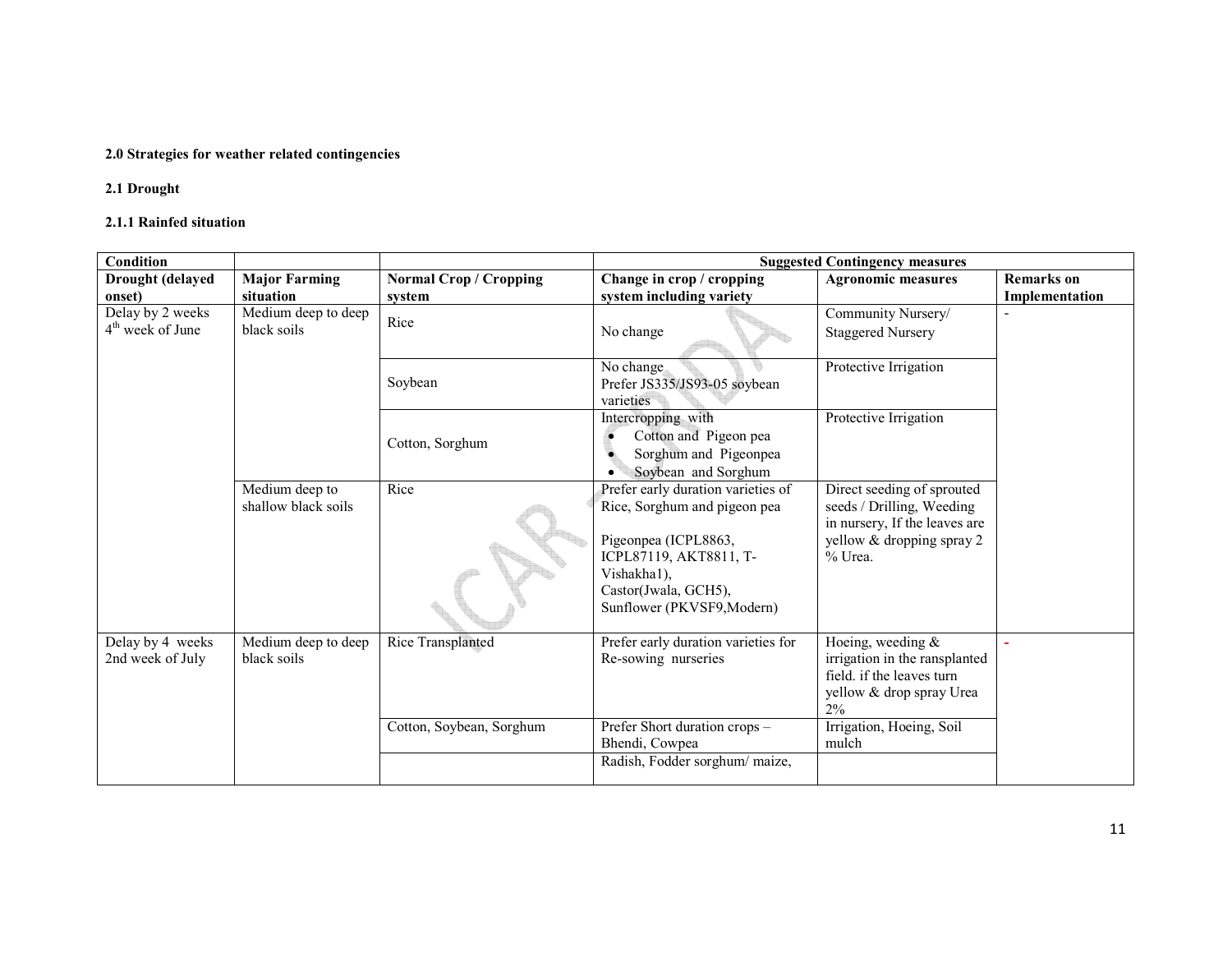|                                                  | Medium deep to<br>shallow black soils | Rice                                         | Early duration varieties of crops-<br>Sow late Kharif<br>Pigeon pea (C11), Rabi Sorghum,<br>Maize, Castor, Sesamum(AKT-<br>64), Sunflower (EC68414), | Direct seeding of short<br>duration rice varieties in<br>upland.       |  |
|--------------------------------------------------|---------------------------------------|----------------------------------------------|------------------------------------------------------------------------------------------------------------------------------------------------------|------------------------------------------------------------------------|--|
| Delay by 6 weeks<br>4 <sup>th</sup> week of July | Medium deep to deep<br>black soils    | Rice                                         | Drilled rice with early varieties                                                                                                                    | Retain water in bunds,<br>irrigation, Hoeing/<br>weeding, Pest control |  |
|                                                  |                                       | Soybean, Cotton, Pigeon pea                  | Lathyrus,<br>Rabi Sorghum(CSH19R/15R,<br>Maldandi 35-1),<br>Maize, Sesamum (N8), Linseed                                                             | Hoeing, Weeding,<br>Irrigation, pest control                           |  |
|                                                  | Medium deep to<br>shallow black soils | Rice                                         | Early duration varieties of crops-<br>Sow late Kharif<br>Pigeon pea (C11), Rabi Sorghum,<br>Maize, Castor, Sesamum(AKT-<br>64), Sunflower (EC68414), | Direct seeding of short<br>duration rice varieties in<br>upland.       |  |
| Delay by 8 week<br>$2nd$ week of August          | Medium deep to deep<br>black soils    | Rice                                         | Drilled rice with early varieties                                                                                                                    | Retain water in bunds,<br>irrigation, Hoeing/<br>weeding, Pest control |  |
|                                                  | Medium deep to<br>shallow black soils | Soybean, Cotton, Pigeon pea                  | Lathyrus,<br>Rabi Sorghum(CSH19R/15R,<br>Maldandi 35-1),<br>Maize, Sesamum (N8), Linseed                                                             | Hoeing, Weeding,<br>Irrigation, pest control                           |  |
| Early withdrawal of<br>monsoon                   | Shallow to deep soils                 | Paddy                                        | Alternative Catch crops-<br>Rabi Sorghum/ maize, Gram,<br>Sunflower, Safflower(AKS207),<br>Sesamum, Linseed(NL97/142),<br>French bean, Popatwal      | Supplemental irrigation                                                |  |
|                                                  |                                       | Kharif paddy, cotton, Pigeon pea,<br>Soybean |                                                                                                                                                      | Supplemental irrigation                                                |  |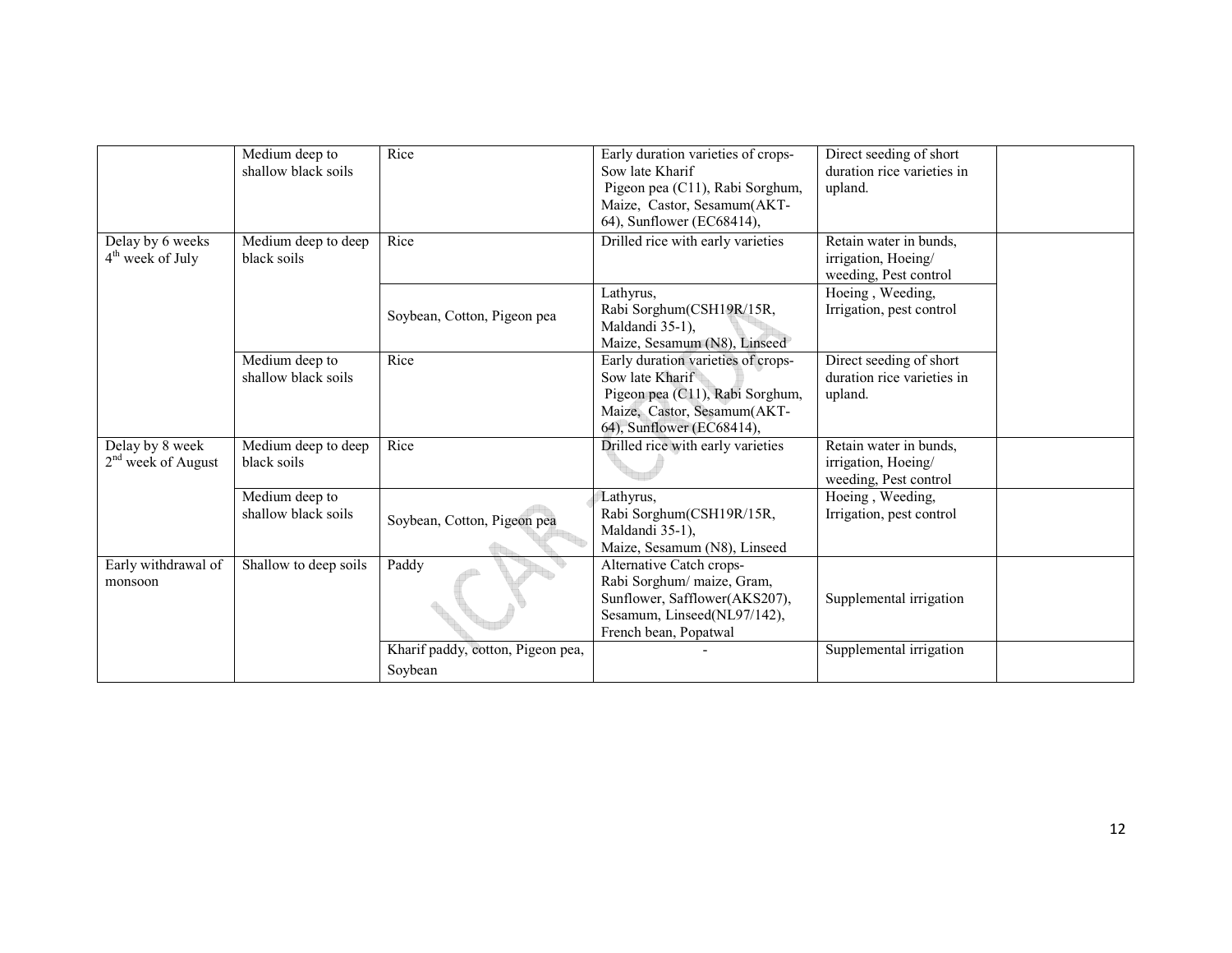| Condition            |                      |                                    |                                 | <b>Suggested Contingency measures</b> |                   |  |  |
|----------------------|----------------------|------------------------------------|---------------------------------|---------------------------------------|-------------------|--|--|
| Early season drought | <b>Major Farming</b> | <b>Normal Crop/cropping system</b> | Crop management                 | Soil nutrient &                       | <b>Remarks</b> on |  |  |
| (Normal onset)       | situation            |                                    |                                 | moisture conservation                 | Implementation    |  |  |
|                      |                      |                                    |                                 | measures                              |                   |  |  |
| <b>Normal onset</b>  | Medium Deep to       | Rice                               | sowing of paddy<br>Staggered    | Keep seed bed saturated               |                   |  |  |
| followed by 15-20    | deep black soils     |                                    | nursery                         | by applying light                     |                   |  |  |
| days dry spell after |                      |                                    | Drilling of paddy in main field | irrigation.                           |                   |  |  |
| sowing leading to    |                      |                                    | Sprouted seed sowing on         |                                       |                   |  |  |
| poor                 |                      |                                    | puddled field                   |                                       |                   |  |  |
| germination/crop     |                      |                                    | Nursery management, Raising     |                                       |                   |  |  |
| stand etc.           |                      |                                    | nursery by Dapog method         |                                       |                   |  |  |
|                      |                      |                                    | Resowing of early varieties by  |                                       |                   |  |  |
|                      |                      |                                    | Dapog method                    |                                       |                   |  |  |
|                      | Shallow to medium    | Soybean                            | Gap filling                     | Hoeing and Opening of                 |                   |  |  |
|                      | deep black soils     |                                    |                                 | furrow after every fourth             |                   |  |  |
|                      |                      |                                    |                                 | row to conserve the                   |                   |  |  |
|                      |                      |                                    |                                 | moisture.                             |                   |  |  |
|                      | Medium deep to       | Cotton                             | Weeding                         | Frequent Hoeing                       | $\blacksquare$    |  |  |
|                      | deep black soils     |                                    |                                 |                                       |                   |  |  |
|                      |                      | Pigeonpea (Pigeon pea)             | Gap filling                     | Frequent Hoeing                       |                   |  |  |
|                      |                      |                                    |                                 |                                       |                   |  |  |
|                      |                      |                                    |                                 |                                       |                   |  |  |

| Condition            |                                 |                             |                                       | <b>Suggested Contingency measures</b>                                     |                                                                                                              |  |
|----------------------|---------------------------------|-----------------------------|---------------------------------------|---------------------------------------------------------------------------|--------------------------------------------------------------------------------------------------------------|--|
| Mid season drought   | <b>Major Farming</b>            | <b>Normal Crop/cropping</b> | Crop management                       | Soil nutrient &                                                           | <b>Remarks on Implementation</b>                                                                             |  |
| (long dry spell,     | situation                       | system                      |                                       | moisture conservation                                                     |                                                                                                              |  |
| consecutive 2 weeks  |                                 |                             |                                       | measures                                                                  |                                                                                                              |  |
| rainless $(>2.5$ mm) |                                 |                             |                                       |                                                                           |                                                                                                              |  |
| period)              |                                 |                             |                                       |                                                                           |                                                                                                              |  |
| At vegetative stage  | Medium Deep to deep<br>soils    | Rice                        | Life saving irrigation                | Sprinkler irrigation<br>Life saving irrigation<br>Irrigation by Farm pond |                                                                                                              |  |
|                      | Shallow to medium<br>deep soils | Soybean                     | Thinning to lower plant<br>population | Hoeing by tieing rope to<br>hoe for across the slope<br>cultivation       | If the cultivation and sowing is<br>the slope,<br>the<br>along<br>open<br>intermittent furrow by lifting the |  |
|                      | Deep soils                      | Pigeonpea                   | $-do-$                                | $-do-$                                                                    | hoe at 10-15 ft. distance instead of<br>opening the continuous furrows.                                      |  |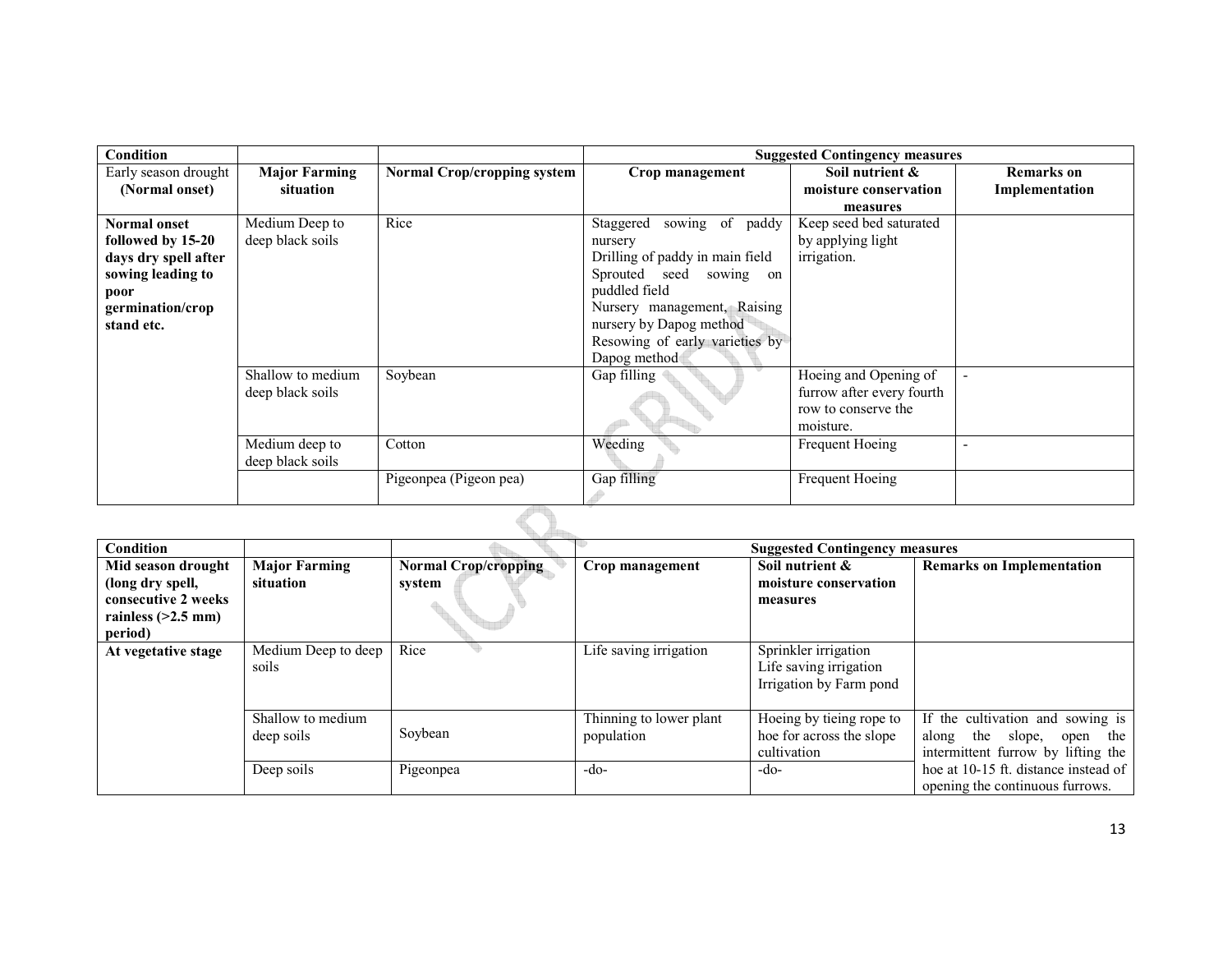| Condition         |                      |                                    |                           | <b>Suggested Contingency measures</b> |                   |
|-------------------|----------------------|------------------------------------|---------------------------|---------------------------------------|-------------------|
| Mid season        | <b>Major Farming</b> | <b>Normal Crop/cropping system</b> | Crop management           | Soil nutrient &                       | <b>Remarks</b> on |
| drought (long dry | situation            |                                    |                           | moisture conservation                 | Implementation    |
| spell)            |                      |                                    |                           | measures                              |                   |
|                   | Medium Deep to       | Rice                               | Life saving irrigation    |                                       |                   |
| At flowering/     | deep soils           |                                    |                           |                                       |                   |
| fruiting stage    | Moderately to        | Soybean                            | Life saving irrigation at |                                       |                   |
|                   | shallow soils        |                                    | flowering stage.          |                                       |                   |
|                   |                      |                                    |                           |                                       |                   |
|                   | Deep soils           | Pigeonpea                          | -do-                      |                                       |                   |
|                   |                      |                                    |                           |                                       |                   |
|                   |                      |                                    |                           |                                       |                   |
|                   |                      |                                    |                           |                                       |                   |

| <b>Condition</b>                 |                                |                                    |                   | <b>Suggested Contingency measures</b>                                                                                                                |                   |
|----------------------------------|--------------------------------|------------------------------------|-------------------|------------------------------------------------------------------------------------------------------------------------------------------------------|-------------------|
| <b>Terminal drought</b>          | <b>Major Farming</b>           | <b>Normal Crop/cropping system</b> | Crop management   | <b>Rabi Crop planning</b>                                                                                                                            | <b>Remarks</b> on |
| (Early withdrawal<br>of monsoon) | situation                      |                                    |                   |                                                                                                                                                      | Implementation    |
|                                  | Medium Deep to<br>deep soils   | As above                           | As above          | Semirabi crop sowing by<br>minimum cultivation, on residual<br>moisture utera cropping of Green<br>gram, Urd, semirabi Sesame,<br>Pigeon pea, Castor |                   |
|                                  | Moderately to<br>shallow soils | Soybean                            | Ridges and furrow | Direct sowing of semi rabi<br>sesame<br>Sowing by minimum cultivation                                                                                |                   |
|                                  | Medium deep soils<br>All soils | Castor<br>Pigeon pea               |                   | Semirabi Sesame<br>Castor<br>Pigeonpea                                                                                                               |                   |
|                                  |                                |                                    |                   | Semirabi Pigeonpea                                                                                                                                   |                   |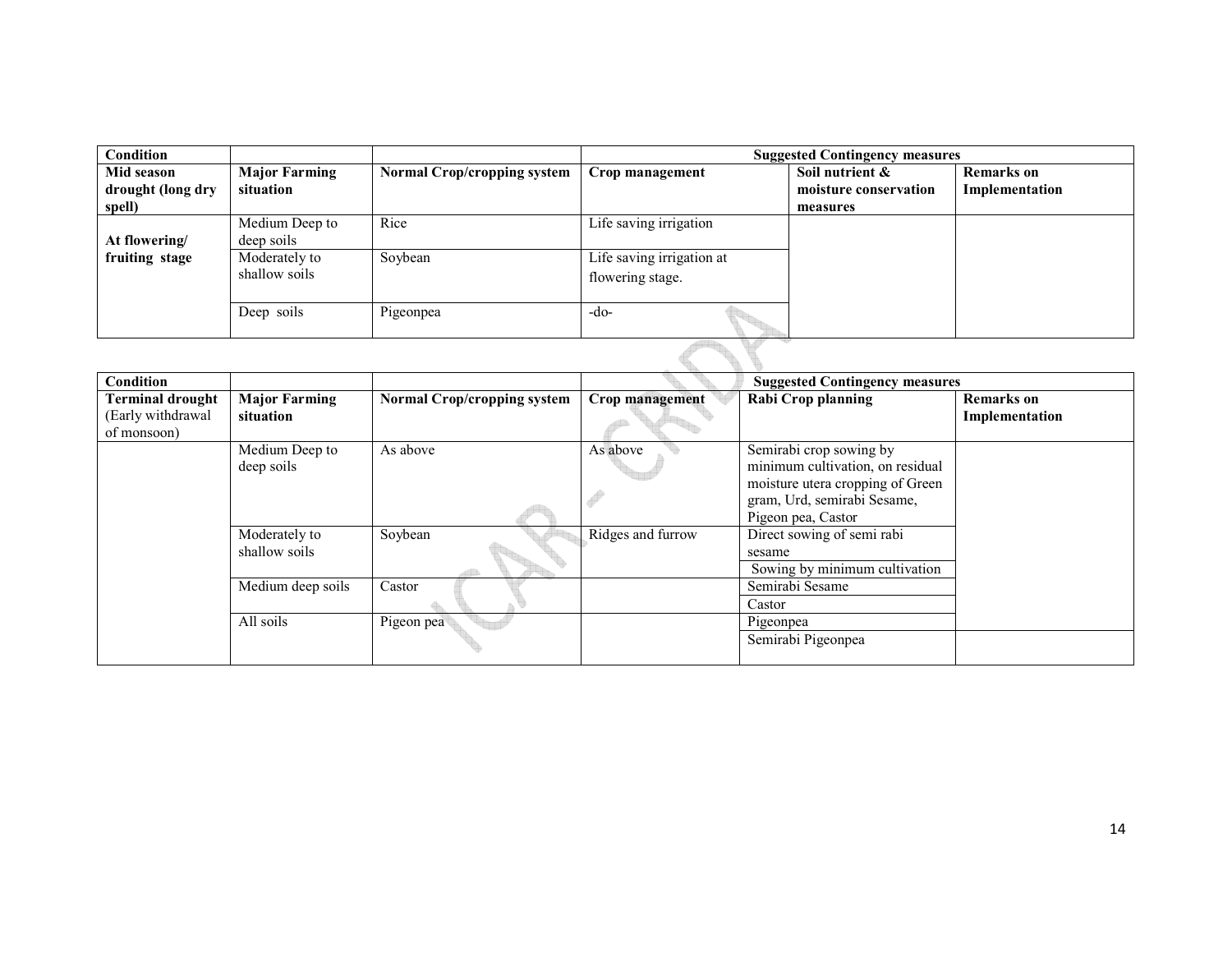## 2.1.2 Irrigated situation

| $\mathop{\mathrm{Condition}}$ |                      |                                    | <b>Suggested Contingency measures</b> |                           |                |  |
|-------------------------------|----------------------|------------------------------------|---------------------------------------|---------------------------|----------------|--|
|                               | <b>Major Farming</b> | <b>Normal Crop/cropping system</b> | Change in crop/cropping               | <b>Agronomic measures</b> | Remarks on     |  |
|                               | situation            |                                    | svstem                                |                           | Implementation |  |
| Delayed release of            |                      |                                    | NA                                    |                           |                |  |
| water in canals due           |                      |                                    |                                       |                           |                |  |
| to low rainfall               |                      |                                    |                                       |                           |                |  |

| Condition                                                    |                      |                                    | <b>Suggested Contingency measures</b> |                           |                |  |
|--------------------------------------------------------------|----------------------|------------------------------------|---------------------------------------|---------------------------|----------------|--|
|                                                              | <b>Major Farming</b> | <b>Normal Crop/cropping system</b> | Change in crop/cropping               | <b>Agronomic measures</b> | Remarks on     |  |
|                                                              | situation            |                                    | system                                |                           | Implementation |  |
| Limited release of<br>water in canals due<br>to low rainfall | NA <sup>®</sup>      |                                    |                                       |                           |                |  |
|                                                              |                      |                                    |                                       |                           |                |  |

| <b>Condition</b>                                                                 |                               | <b>Suggested Contingency measures</b> |                                |                           |                                     |
|----------------------------------------------------------------------------------|-------------------------------|---------------------------------------|--------------------------------|---------------------------|-------------------------------------|
|                                                                                  | Major<br>Farming<br>situation | <b>Normal</b><br>Crop/cropping system | Change in crop/cropping system | <b>Agronomic measures</b> | <b>Remarks</b> on<br>Implementation |
| Non release of water in canals<br>under delayed onset of monsoon<br>in catchment |                               |                                       | NA                             |                           |                                     |
|                                                                                  |                               |                                       |                                |                           |                                     |

| Condition            |                      |                                    |                         | <b>Suggested Contingency measures</b> |                   |
|----------------------|----------------------|------------------------------------|-------------------------|---------------------------------------|-------------------|
|                      | <b>Major Farming</b> | <b>Normal Crop/cropping system</b> | Change in crop/cropping | <b>Agronomic measures</b>             | <b>Remarks</b> on |
|                      | situation            |                                    | svstem                  |                                       | Implementation    |
| Lack of inflows into |                      |                                    | NA                      |                                       |                   |
| tanks due to         |                      |                                    |                         |                                       |                   |
| insufficient/delayed |                      |                                    |                         |                                       |                   |
| onset of monsoon     |                      |                                    |                         |                                       |                   |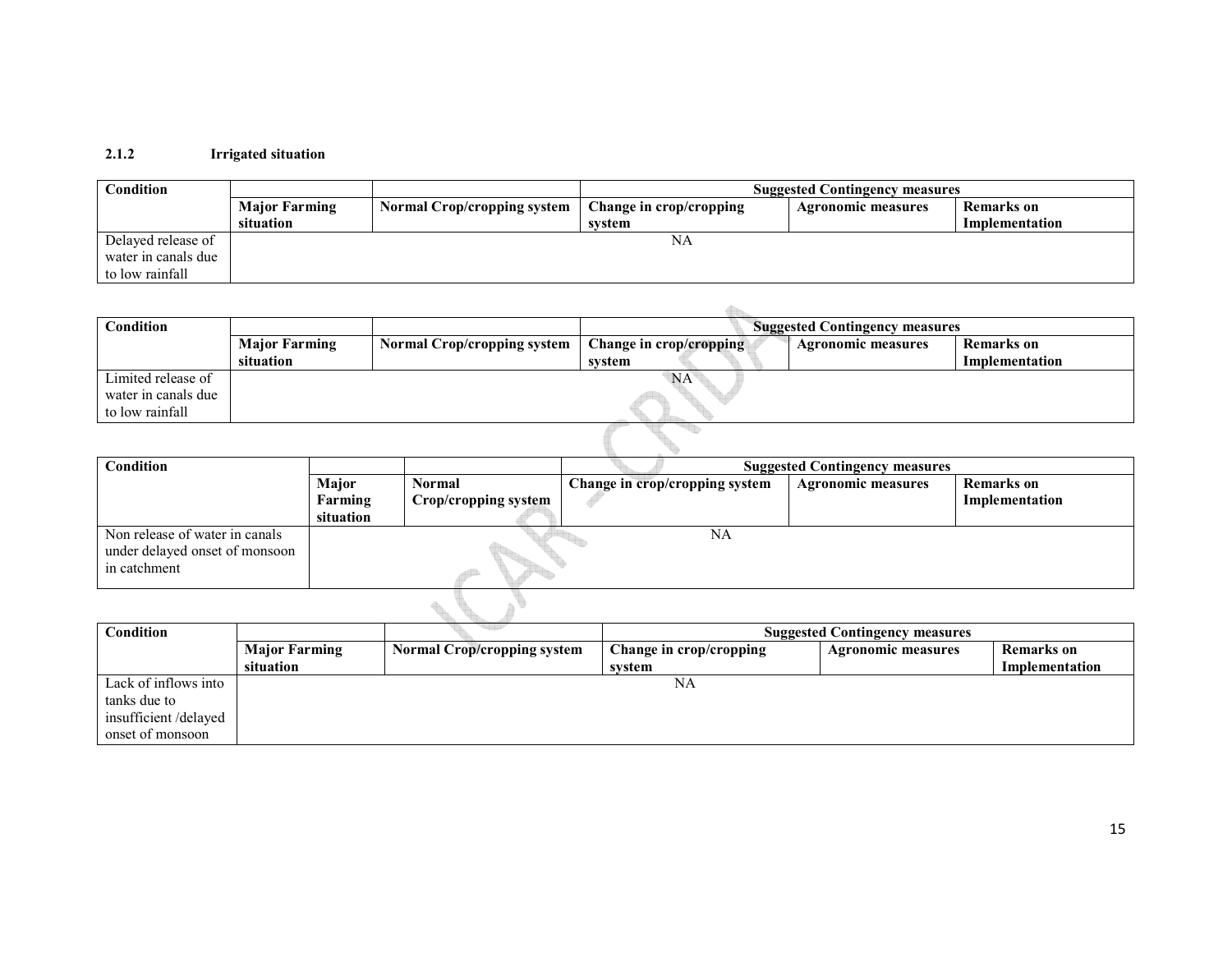| Condition           |                      |                                    | <b>Suggested Contingency measures</b> |                           |                   |
|---------------------|----------------------|------------------------------------|---------------------------------------|---------------------------|-------------------|
|                     | <b>Major Farming</b> | <b>Normal Crop/cropping system</b> | Change in crop/cropping               | <b>Agronomic measures</b> | <b>Remarks</b> on |
|                     | situation            |                                    | system                                |                           | Implementation    |
| Insufficient        |                      |                                    |                                       |                           |                   |
| groundwater         |                      |                                    |                                       |                           |                   |
| recharge due to low |                      |                                    |                                       |                           |                   |
| rainfall            |                      |                                    |                                       |                           |                   |

#### 2.2 Unusual rains (untimely, unseasonal etc) (for both rainfed and irrigated situations)

| 2.2 Unusual rains (untimely, unseasonal etc) (for both rainfed and irrigated situations) |                                                                                                                           |                                                                                    |                                |                                                                                                                                                                                                                                                                                                                                                                                 |  |
|------------------------------------------------------------------------------------------|---------------------------------------------------------------------------------------------------------------------------|------------------------------------------------------------------------------------|--------------------------------|---------------------------------------------------------------------------------------------------------------------------------------------------------------------------------------------------------------------------------------------------------------------------------------------------------------------------------------------------------------------------------|--|
| Condition                                                                                | <b>Suggested contingency measure</b>                                                                                      |                                                                                    |                                |                                                                                                                                                                                                                                                                                                                                                                                 |  |
| Continuous high rainfall in a short span<br>leading to water logging                     | Vegetative stage                                                                                                          | <b>Flowering stage</b>                                                             | Crop maturity stage            | Post harvest                                                                                                                                                                                                                                                                                                                                                                    |  |
| Paddy                                                                                    |                                                                                                                           | Drainage excess<br>water above 10 cm.                                              | Drainage,                      | Harvesting<br>at<br>physiological maturity,                                                                                                                                                                                                                                                                                                                                     |  |
|                                                                                          |                                                                                                                           |                                                                                    | Delay harvesting for few days. | Drying of paddy on bunds.<br>Salt treatment of wetted<br>paddy seeds with 5 %<br>common salt to prevent<br>germination. Shifting of<br>produce to safer place or<br>covering with paddy straw.<br>Use of PARAQUAT as<br>pre-harvest desiccant $\omega$ 0.1<br>% spray application for<br>harvesting to avoid<br>early<br>by unpredictable<br>losses<br>monsoon at later stages. |  |
| Pigeonpea                                                                                | hoeing<br>Drainage<br>and<br>drenching<br>or<br>systemic<br>fungicide spraying (redomil),<br>Opening of ridges and furrow | Drainage<br>and<br>Hoeing drenching or<br>systemic fungicide<br>spraying (redomil) | $-do-$                         | Shifting of produce to safer<br>place                                                                                                                                                                                                                                                                                                                                           |  |
| Gram                                                                                     | $-do-$                                                                                                                    | $-do-$                                                                             | $-do-$                         | $-do-$                                                                                                                                                                                                                                                                                                                                                                          |  |
| Wheat                                                                                    | Drainage of excess water                                                                                                  | Drainage of excess<br>water                                                        | $-do-$                         | $-do-$                                                                                                                                                                                                                                                                                                                                                                          |  |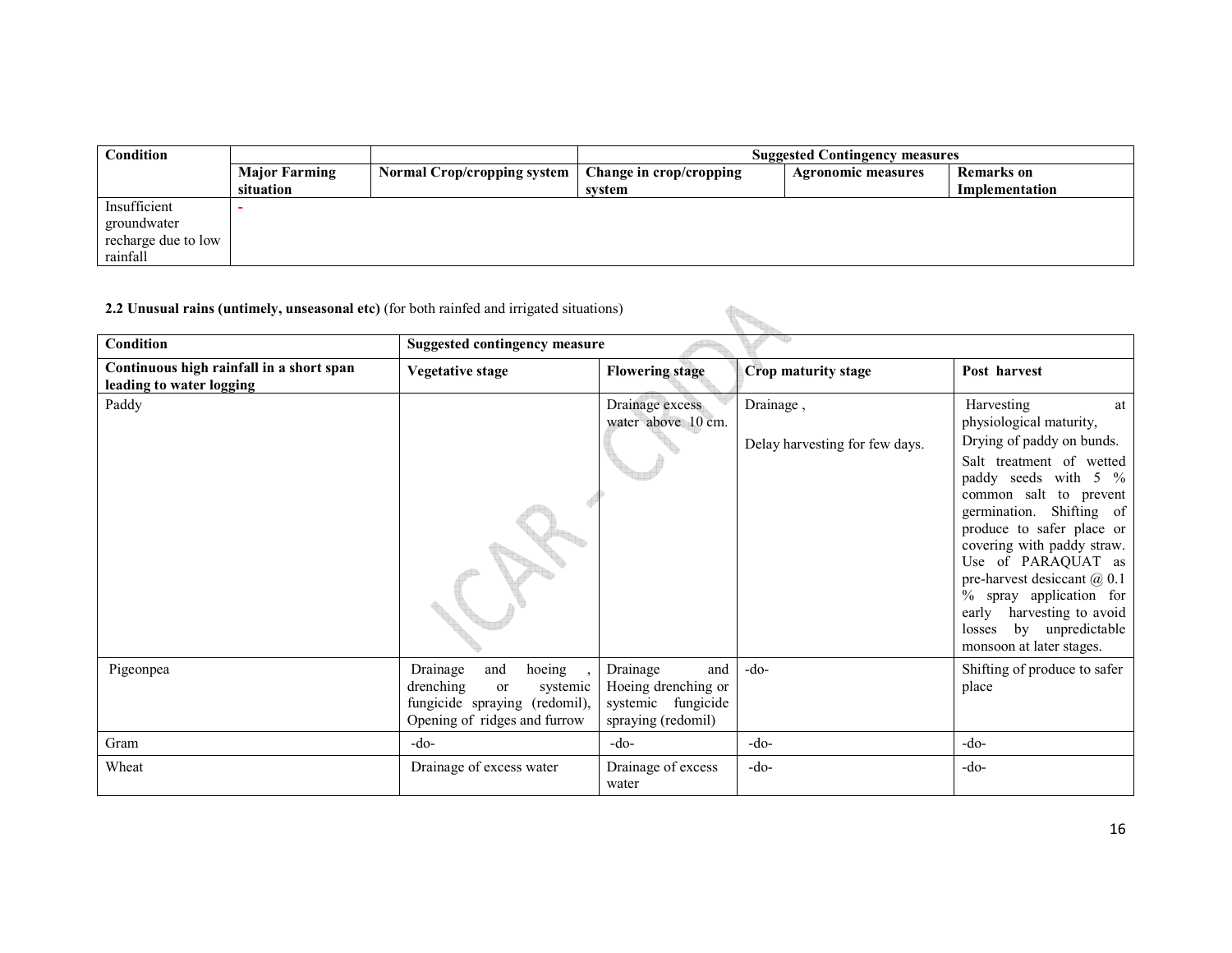| Linseed                                                 | $-do-$                                                                                                         | $-do-$                                                                            | $-do-$                                      | $-do-$                                                                                                                                                                                                                                                                                                                                                                                                                                 |
|---------------------------------------------------------|----------------------------------------------------------------------------------------------------------------|-----------------------------------------------------------------------------------|---------------------------------------------|----------------------------------------------------------------------------------------------------------------------------------------------------------------------------------------------------------------------------------------------------------------------------------------------------------------------------------------------------------------------------------------------------------------------------------------|
| Heavy rainfall with high speed winds in a<br>short span |                                                                                                                |                                                                                   |                                             |                                                                                                                                                                                                                                                                                                                                                                                                                                        |
| Paddy                                                   | Drainage excess water above<br>5 cm.                                                                           | Drainage excess<br>water above 10 cm.                                             | Drainage,<br>Delay harvesting               | Harvesting at physiological<br>maturity,<br>Drying of paddy on bunds.<br>Salt treatment of wetted<br>paddy seeds with<br>5 $\%$<br>common salt to prevent<br>Shifting<br>germination.<br><sub>of</sub><br>produce to safer place or<br>covering with paddy straw.<br>Use of PARAQUAT as pre-<br>harvest desiccant @ 0.1 %<br>spray application for early<br>harvesting to avoid losses by<br>unpredictable monsoon at<br>later stages. |
| Pigeonpea                                               | Drainage and hoeing,<br>drenching or systemic<br>fungicide spraying (redomil),<br>Opening of ridges and furrow | Drainage and hoeing<br>, drenching or<br>systemic fungicide<br>spraying (redomil) | Drainage                                    | Drainage water and Shifting<br>of produce to safer place                                                                                                                                                                                                                                                                                                                                                                               |
| Gram                                                    | Drainage and Hoeing,<br>drenching or systemic<br>fungicide spraying (redomil)                                  | $-do-$                                                                            | Drainage,<br>Delay harvesting for few days. | $-do-$                                                                                                                                                                                                                                                                                                                                                                                                                                 |
| Wheat                                                   | Drainage                                                                                                       | Drainage                                                                          | ٠                                           |                                                                                                                                                                                                                                                                                                                                                                                                                                        |
| Linseed                                                 |                                                                                                                |                                                                                   |                                             |                                                                                                                                                                                                                                                                                                                                                                                                                                        |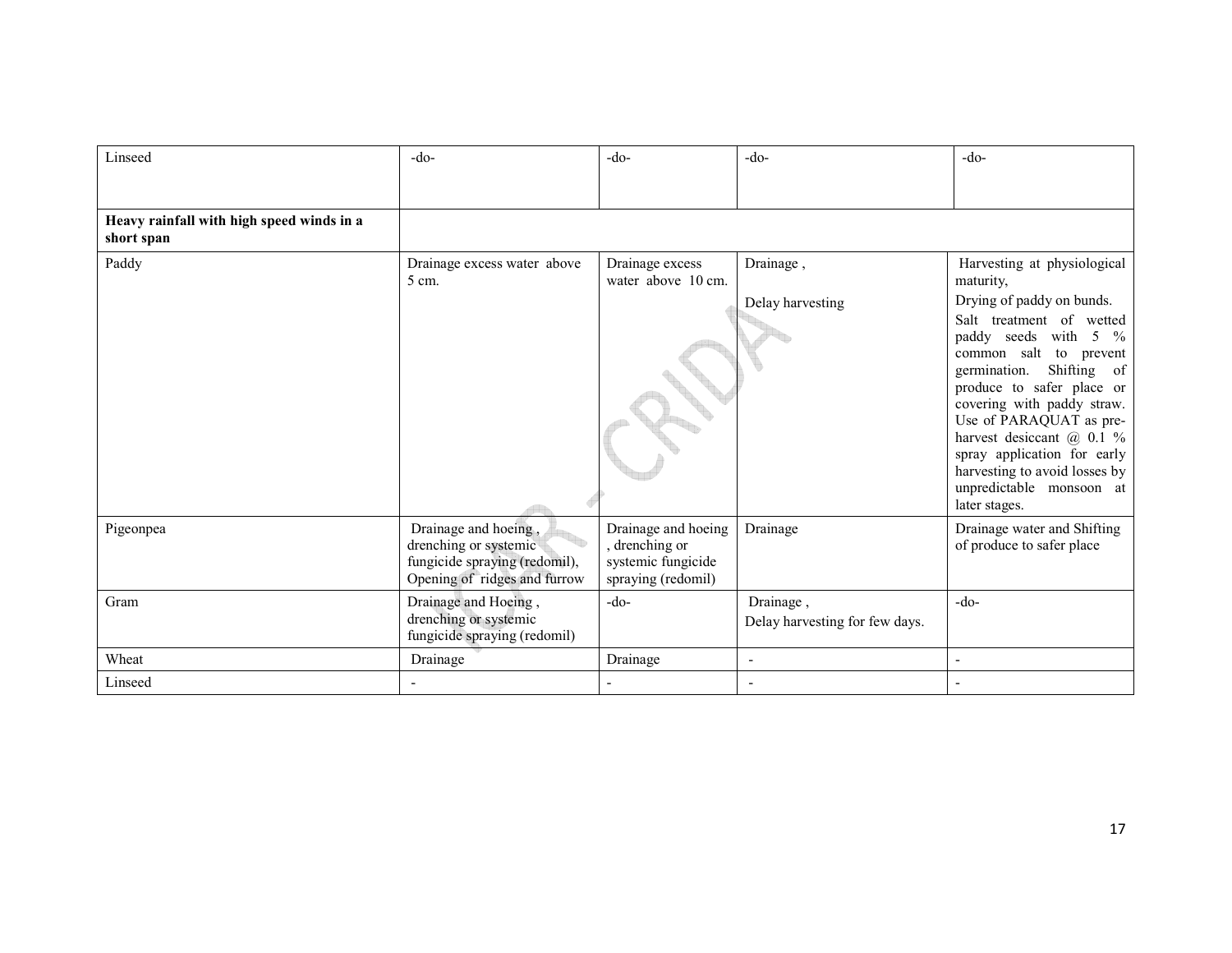| Outbreak of pests and<br>diseases due to unseasonal<br>rains |                                                                                                           |                                                                                               |                                                                                                 |  |
|--------------------------------------------------------------|-----------------------------------------------------------------------------------------------------------|-----------------------------------------------------------------------------------------------|-------------------------------------------------------------------------------------------------|--|
| Paddy                                                        | Spraying of Monocrotophos 36<br>EC 14 ml or Cypermethrin 10<br>EC 6 ml per 10 liter of water              | Spraying of Monocrotophos 36 EC<br>14 ml or Cypermetharin 10 EC 6 ml<br>per 10 Liter of water | Removal and destruction of infected<br>panicles due to Loose smut                               |  |
| Pigeonpea                                                    | Spraying of Quinolphos 25 EC<br>$(a)$ 16 ml per 10 lts of water to<br>control leaf roller and leaf miner. | Removal and destruction of wilted<br>plant                                                    | Spraying of neem extract 5 %. Quinolphos<br>25 EC 20 ml or HANPV 250 LE to control<br>pod borer |  |
| Gram                                                         | -do-                                                                                                      | $-do-$                                                                                        | -do-                                                                                            |  |
| Wheat                                                        | Spraying of Mancozeb $(a)$ 25 gm<br>per 10 lts of water to control<br>foliar blight                       |                                                                                               | Spraying of Carbaryl @ 40 gm per 10 liter<br>per water to control cut worms and stem<br>borer.  |  |
|                                                              | 25 Contingent strategies for Livesteely, Poultry and Fisheries                                            |                                                                                               |                                                                                                 |  |

## 2.5 Contingent strategies for Livestock, Poultry and Fisheries

## 2.5.1 Livestock

|                                    | <b>Suggested contingency measures</b>                                                                                                                                                                                                                                                                                                                                                                                                                                                                                                                               |                                                                                                                                                                                                                                                                                                                                                                                                                                                                                                                                                                                                                                      |                                                                                                                                                                                                                                                                                                                                                        |  |  |
|------------------------------------|---------------------------------------------------------------------------------------------------------------------------------------------------------------------------------------------------------------------------------------------------------------------------------------------------------------------------------------------------------------------------------------------------------------------------------------------------------------------------------------------------------------------------------------------------------------------|--------------------------------------------------------------------------------------------------------------------------------------------------------------------------------------------------------------------------------------------------------------------------------------------------------------------------------------------------------------------------------------------------------------------------------------------------------------------------------------------------------------------------------------------------------------------------------------------------------------------------------------|--------------------------------------------------------------------------------------------------------------------------------------------------------------------------------------------------------------------------------------------------------------------------------------------------------------------------------------------------------|--|--|
|                                    | Before the event <sup>s</sup>                                                                                                                                                                                                                                                                                                                                                                                                                                                                                                                                       | During the event                                                                                                                                                                                                                                                                                                                                                                                                                                                                                                                                                                                                                     | After the event                                                                                                                                                                                                                                                                                                                                        |  |  |
| <b>Drought</b>                     |                                                                                                                                                                                                                                                                                                                                                                                                                                                                                                                                                                     |                                                                                                                                                                                                                                                                                                                                                                                                                                                                                                                                                                                                                                      |                                                                                                                                                                                                                                                                                                                                                        |  |  |
| Feed and<br>fodder<br>availability | As the district is occasionally prone to drought the following<br>measures to be taken to mitigate the fodder deficiency problem<br>Sowing of cereals (Sorghum/Bajra) and leguminous crops<br>(Lucerne, Berseem, Horse gram, Cowpea) during North-East<br>monsoon under dry land system for fodder production.<br>Collection of soya meal waste for use as feed supplement<br>during drought<br>Preserving the green maize fodder as silage<br>Establishment of fodder bank at village level with available dry<br>fodder (paddyt straw, Sorghum/Bajra stover etc.) | Harvest and use biomass of dried up crops (Rice,<br>soybean, sorghum, green gram, black gram, maize)<br>material as fodder<br>Use of unconventional and locally available cheap feed<br>ingredients especially soya meal waste for feeding of<br>livestock during drought<br>Harvest all the top fodder available (Subabul,<br>Glyricidia, Pipol, Prosopis etc) and feed the LS during<br>drought<br>Concentrate ingredients such as grains, brans, chunnies<br>& oilseed cakes, low grade grains etc. unfit for human<br>consumption should be procured from Govt. Godowns<br>for feeding as supplement for high productive animals | Encourage progressive farmers<br>to grow multi cut fodder crops<br>sorghum/bajra/maize(UP<br>of<br>chari, MP chari, HC-136, HD-<br>2, GAINT BAJRA, L-74, K-<br>Ananad/African<br>677.<br>Tall.<br>Kisan composite, Moti, Manjari,<br>B1-7 on their own lands with<br>input subsidy<br>Supply of<br>quality seeds of<br>COFS 29, Stylo and fodder slips |  |  |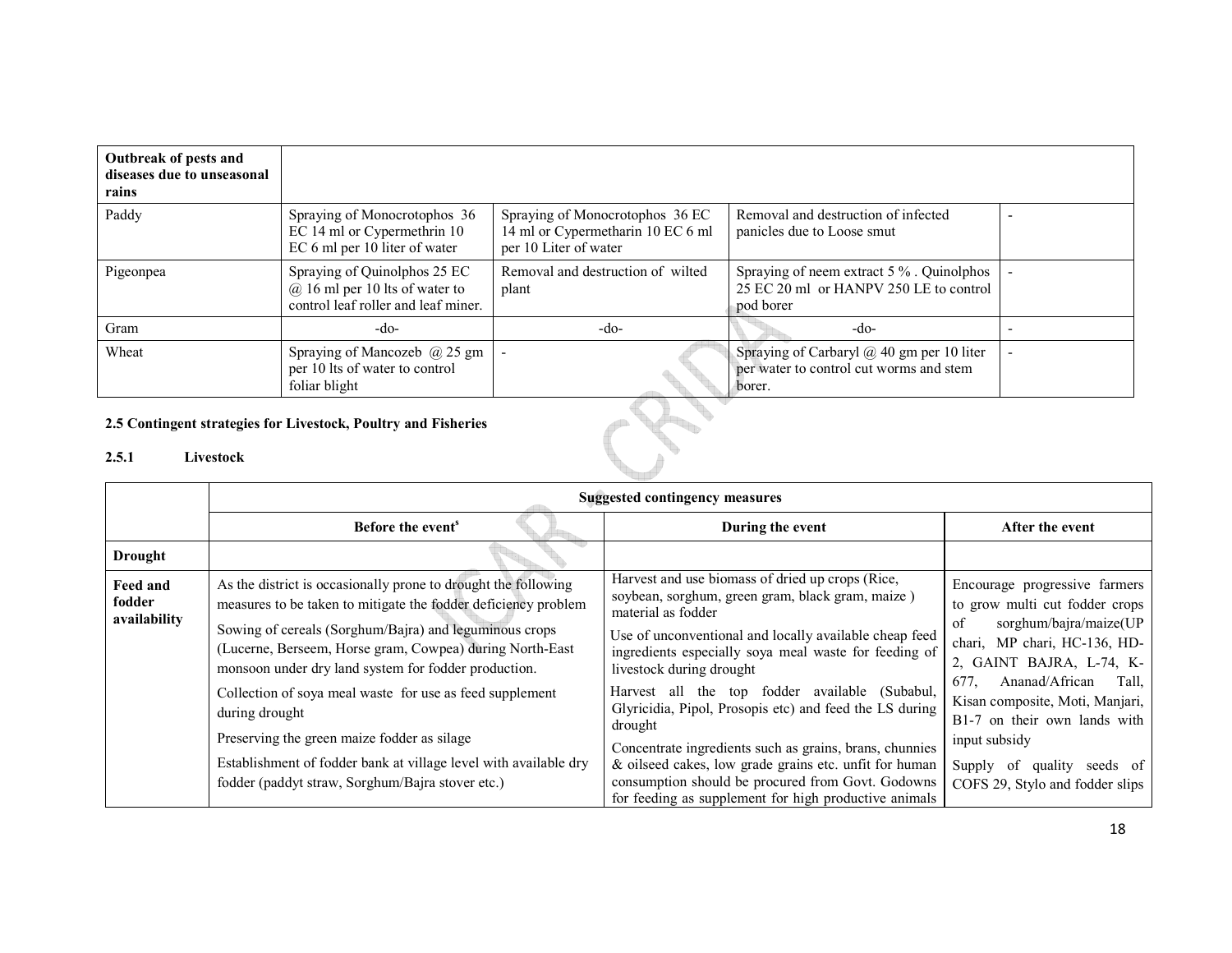|                                            | Development of silvopastoral models with Leucaena, Glyricidia,<br>Prosopis as fodder trees and Marvel, Madras Anjan, Stylo,                                                                                                                                                                                                                                                                                                                                                                                            | during drought                                                                                                                                                                                                                                                                                                                                                   | of Marvel, Yaswant, Jaywant,<br>Napier,<br>guinea grass well                                                                                                                                                                                                                                                                 |
|--------------------------------------------|------------------------------------------------------------------------------------------------------------------------------------------------------------------------------------------------------------------------------------------------------------------------------------------------------------------------------------------------------------------------------------------------------------------------------------------------------------------------------------------------------------------------|------------------------------------------------------------------------------------------------------------------------------------------------------------------------------------------------------------------------------------------------------------------------------------------------------------------------------------------------------------------|------------------------------------------------------------------------------------------------------------------------------------------------------------------------------------------------------------------------------------------------------------------------------------------------------------------------------|
|                                            | Desmanthus, etc., as under storey grass                                                                                                                                                                                                                                                                                                                                                                                                                                                                                | Promotion of Horse gram as contingent crop and<br>harvesting it at vegetative stage as fodder                                                                                                                                                                                                                                                                    | before monsoon                                                                                                                                                                                                                                                                                                               |
|                                            | Encourage fodder production with Sorghum - stylo- Sorghum<br>on rotation basis and also to cultivate short-term fodder crops<br>like sunhemp<br>Promote Azola cultivation at backyard<br>Formation of village Disaster Management Committee<br>Capacity building and preparedness of the stakeholders and<br>official staff for the drought/floods                                                                                                                                                                     | All the hay should be enriched with 2% Urea molasses<br>solution or 1% common salt solution and fed to LS.<br>Continuous supplementation of minerals to prevent<br>infertility.<br>Encourage mixing available kitchen waste with dry<br>fodder while feeding to the milch animals                                                                                | Flushing the stock to recoup<br>Replenish the feed and fodder<br>banks                                                                                                                                                                                                                                                       |
| <b>Drinking</b><br>water                   | Adopt various water conservation methods at village level to<br>improve the ground water level for adequate water supply.<br>Identification of water resources<br>Desilting of ponds<br>Rain water harvesting and create water bodies/watering points<br>(when water is scarce use only as drinking water for animals)<br>Construction of drinking water tanks in herding places/village<br>junctions/relief camp locations<br>Community drinking water trough can be arranged in shandies<br>/community grazing areas | Adequate supply of drinking water.<br>wallowing<br>Restrict<br>of<br>animals<br>in<br>water<br>bodies/resources<br>Add alum in stagnated water bodies                                                                                                                                                                                                            | Watershed<br>management<br>practices shall be promoted to<br>conserve the rainwater. Bleach<br>$(0.1\%)$ drinking water / water<br>sources<br>Provide clean drinking water                                                                                                                                                   |
| <b>Health</b> and<br>disease<br>management | Procure and stock emergency medicines and<br>vaccines for<br>important endemic diseases of the area<br>All the stock must be immunized for endemic diseases of the<br>area<br>Surveillance and disease monitoring network to be established<br>at Joint Director (Animal Husbandry) office in the district<br>Adequate refreshment training on draught management to be<br>given to VAS, Jr.VAS, LI with regard to health & management<br>measures<br>Procure and stock multivitamins & area specific mineral          | Carryout deworming to all animals entering into relief<br>camps<br>Identification and quarantine of sick animals<br>Constitution of Rapid Action Veterinary Force<br>Performing ring vaccination (8 km radius) in case of<br>any outbreak<br>Restricting movement of livestock in case of any<br>epidemic<br>Tick control measures be undertaken to prevent tick | Keep close surveillance on<br>disease outbreak.<br>Undertake the vaccination<br>depending on need<br>Keep the animal houses clean<br>and spray disinfectants Farmers<br>should be advised to breed their<br>milch animals during July-<br>September so that the peak milk<br>production does not coincide<br>with mid summer |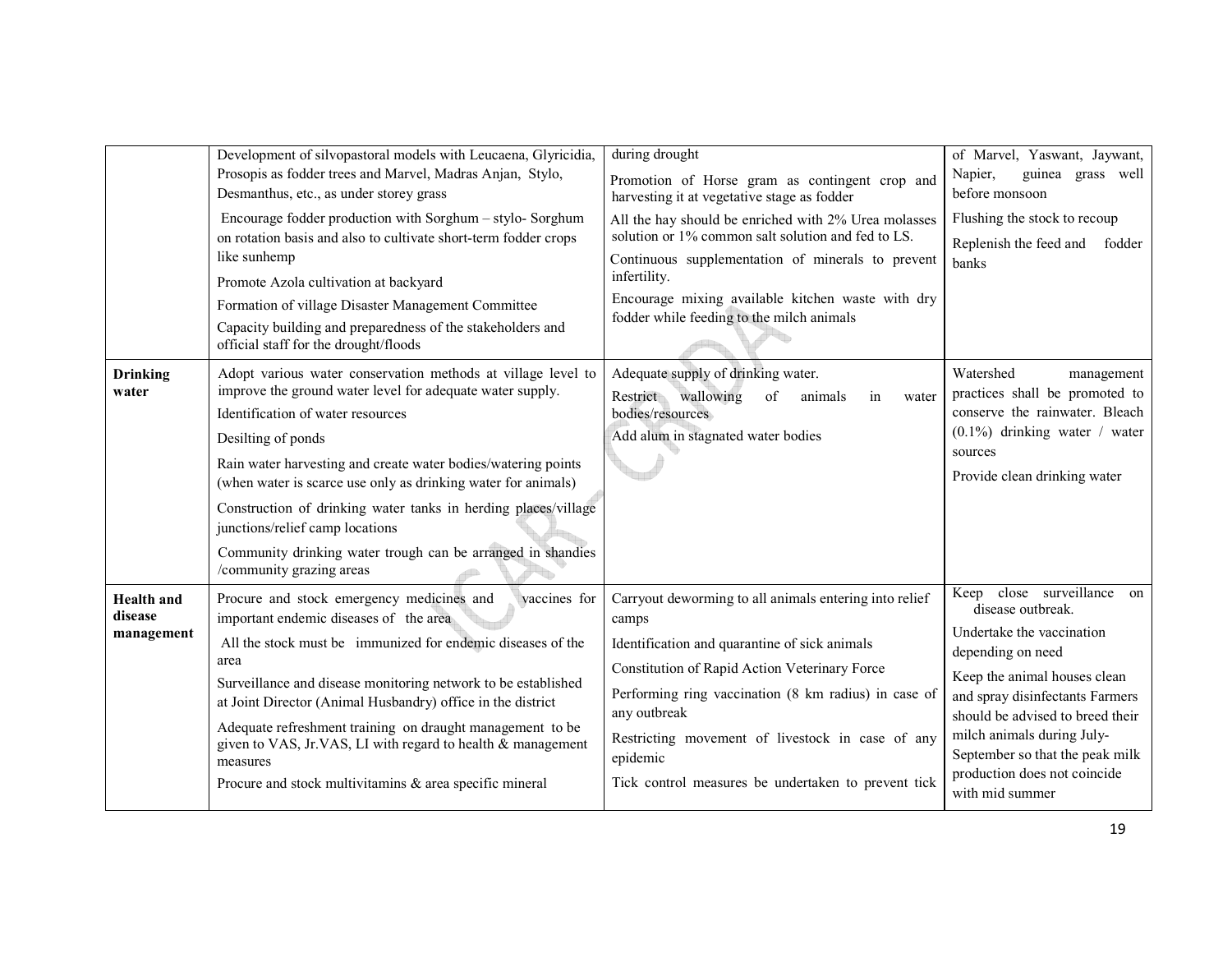| Rescue of sick and injured animals and their treatment<br>Organize with community, daily lifting of dung from                                                             |  |
|---------------------------------------------------------------------------------------------------------------------------------------------------------------------------|--|
|                                                                                                                                                                           |  |
| relief camps                                                                                                                                                              |  |
| NA<br><b>Floods</b>                                                                                                                                                       |  |
| <b>NA</b><br>Cyclone                                                                                                                                                      |  |
| Allow the animals early in the morning or late in the<br>Arrangement for protection from heat wave<br>Feed the animals as per routine<br>Heat & Cold                      |  |
| evening for grazing during heat waves<br>schedule<br>Plantation around the shed<br>$\ddot{1}$<br>wave                                                                     |  |
| Feed green fodder/silage / concentrates during day<br>Allow the animals for grazing<br>$H2O$ sprinklers / foggers in the shed<br>$\overline{11}$                          |  |
| time and roughages / hay during night time in case of<br>(normal timings)<br>Application of white reflector paint on the roof<br>iii)<br>heat waves                       |  |
| iv) Thatched sheds should be provided as a shelter to<br>Put on the foggers / sprinkerlers during heat weaves                                                             |  |
| animal to minimize heat stress<br>In severe cases, vitamin 'C' and electrolytes should be                                                                                 |  |
| added in $H_2O$ during heat waves.                                                                                                                                        |  |
| Apply / sprinkle lime powder in the animal shed during                                                                                                                    |  |
| cold waves to neutralize ammonia accumulation                                                                                                                             |  |
| Submission for insurance claim<br>Encouraging insurance of livestock<br>Listing out the details of the dead animals<br><b>Insurance</b><br>and availing insurance benefit |  |
| Purchase of new productive<br>animals                                                                                                                                     |  |

### Vaccination schedule in small ruminants (Sheep & Goat)

| Disease                      | Season                 |
|------------------------------|------------------------|
| Foot and mouth disease (FMD) | Preferably in winter / |
|                              | ' autumn               |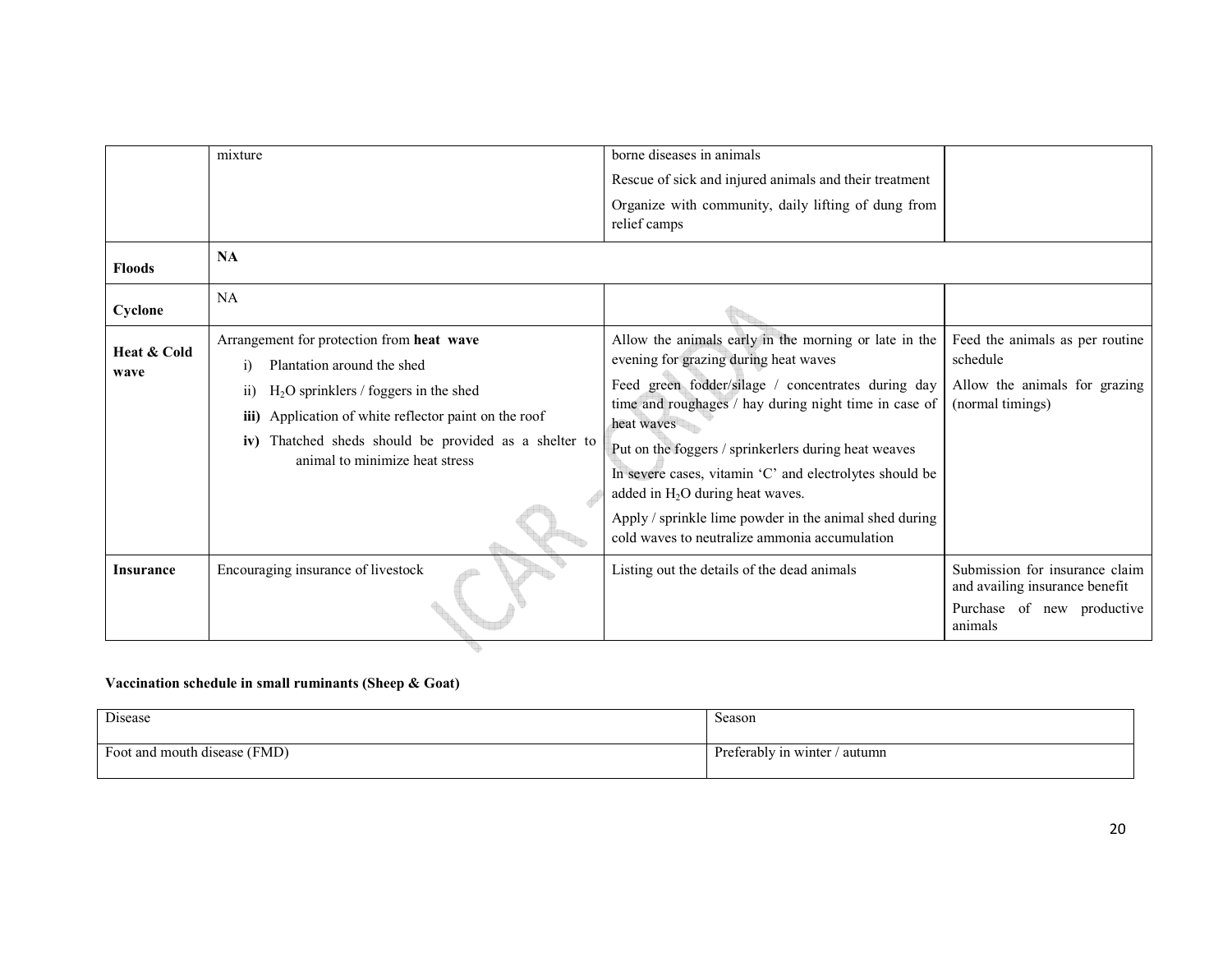| PPR                           | All seasons, preferably in June-July |
|-------------------------------|--------------------------------------|
| Black quarter (BQ)            | May / June                           |
| Enterotoxaemia (ET)           | May                                  |
| Haemorrhagic septicaemia (HS) | March / June                         |
| Sheep pox (SP)                | December / march                     |

## Vaccination programme for cattle and buffalo:

| Disease    | Age and season at vaccination     |
|------------|-----------------------------------|
| Anthrax    | In endemic areas only, Feb to May |
| HS         | May to June                       |
| $\rm{BQ}$  | May to June                       |
| <b>FMD</b> | November to December              |
|            |                                   |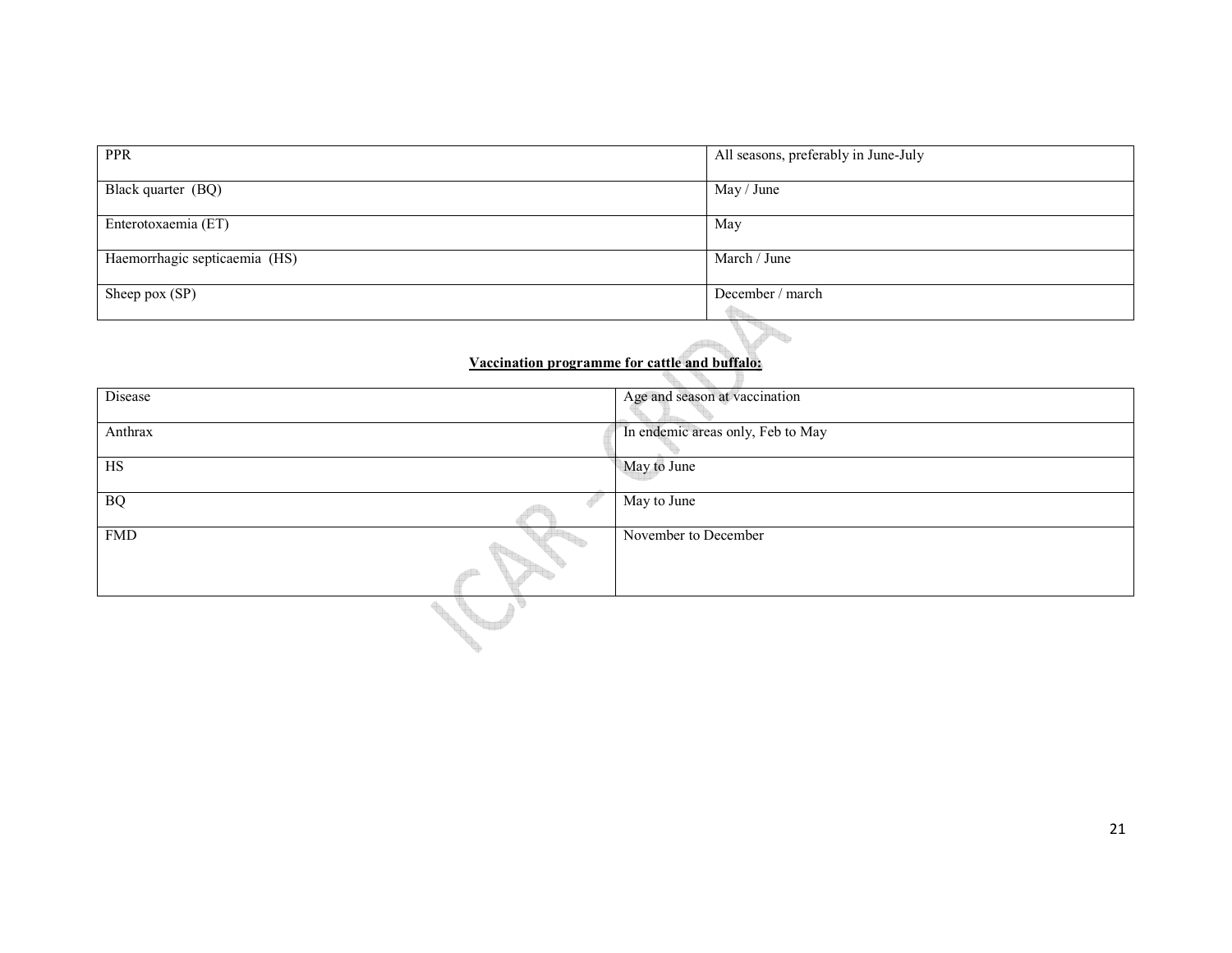#### 2.5.2 Poultry

| <b>Drought</b>                 | <b>Suggested contingency measures</b>                                           |                                                                                                                                                              |                                                                                                                  |  |  |
|--------------------------------|---------------------------------------------------------------------------------|--------------------------------------------------------------------------------------------------------------------------------------------------------------|------------------------------------------------------------------------------------------------------------------|--|--|
|                                | Before the event <sup>a</sup>                                                   | During the event                                                                                                                                             | After the event                                                                                                  |  |  |
| Shortage of feed ingredients   | Storing of house hold grain like<br>maize, broken rice etc, in to use           | Supplementation only for productive birds<br>with house hold grain                                                                                           | Supplementation to all survived birds                                                                            |  |  |
|                                | as feed in case of severe drought                                               | Supplementation of shell grit (calcium) for<br>laying birds<br>Culling of weak birds                                                                         |                                                                                                                  |  |  |
| <b>Drinking</b> water          |                                                                                 | Use water sanitizers or offer cool hygienic<br>drinking water                                                                                                |                                                                                                                  |  |  |
| Health and disease management  | Culling of sick birds.<br>Deworming<br>and<br>vaccination<br>against RD and IBD | Mixing of Vit. A, D, E, K and B-complex<br>including vit C in drinking water (5ml in one<br>litre water)                                                     | Hygienic and sanitation of poultry house<br>Disposal of dead birds by burning<br>burying with lime powder in pit |  |  |
| NA<br><b>Floods</b>            |                                                                                 |                                                                                                                                                              |                                                                                                                  |  |  |
| Cyclone                        | <b>NA</b>                                                                       |                                                                                                                                                              |                                                                                                                  |  |  |
| <b>Heat wave</b>               |                                                                                 |                                                                                                                                                              |                                                                                                                  |  |  |
| Shelter/environment management | Provision of proper shelter with<br>good ventilation                            | foggers/water<br>In<br>severe<br>cases.<br>sprinklers/wetting<br>of hanged<br>gunny bags<br>should be arranged<br>Don't allow for scavenging during mid day  | Routine practices are followed                                                                                   |  |  |
| Health and disease management  | Deworming<br>vaccination<br>and<br>against RD and fowl pox                      | Supplementation of house hold grain<br>Provide cool and clean drinking water with<br>electrolytes and vit. C<br>In hot summer, add anti-stress probiotics in | Routine practices are followed                                                                                   |  |  |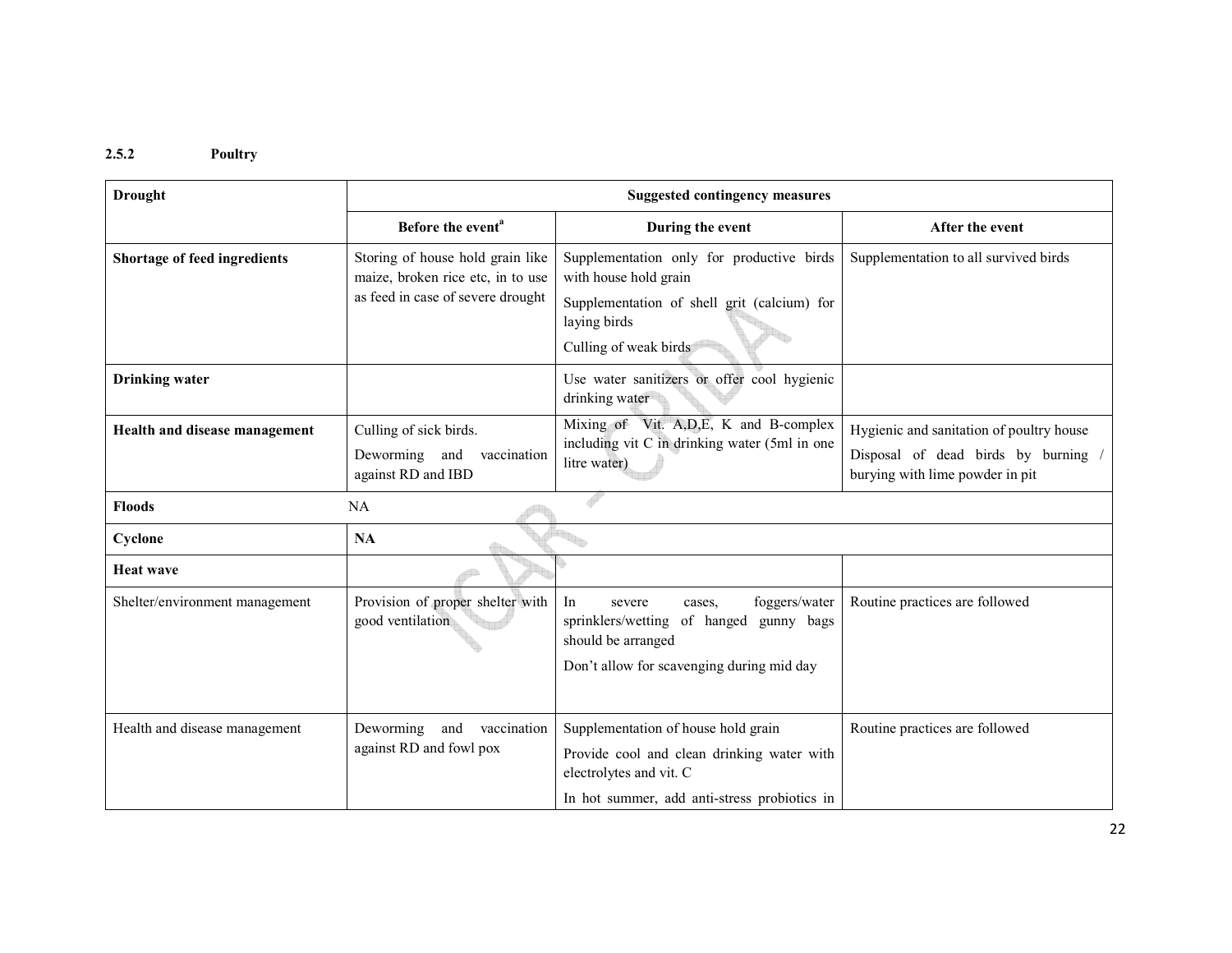|           |                        | drinking water or feed |  |
|-----------|------------------------|------------------------|--|
| Cold wave | <b>BT</b><br>ъ.<br>IVA |                        |  |
|           |                        |                        |  |

#### 2.5.3 Fisheries/ Aquaculture

| <b>Fisheries/Aquaculture</b><br>2.5.3                                |                                       |                                 |                                                                  |  |
|----------------------------------------------------------------------|---------------------------------------|---------------------------------|------------------------------------------------------------------|--|
|                                                                      | <b>Suggested contingency measures</b> |                                 |                                                                  |  |
|                                                                      | Before the event                      | During the event                | After the event                                                  |  |
| 1) Drought                                                           |                                       |                                 |                                                                  |  |
| A. Capture                                                           |                                       |                                 | $\overline{\phantom{a}}$                                         |  |
| Marine                                                               |                                       |                                 | $\overline{\phantom{a}}$                                         |  |
| Inland                                                               |                                       |                                 | $\overline{\phantom{a}}$                                         |  |
| (i) Shallow water depth due to insufficient rains/inflow             | Extra food supply/sale out fish-      | Extra food supply/sale out fish |                                                                  |  |
| (ii) Changes in water quality                                        |                                       |                                 |                                                                  |  |
| (iii) Any other                                                      |                                       | $\overline{\phantom{a}}$        | Increase duration of lease period<br>for one year.               |  |
| <b>B.</b> Aquaculture                                                |                                       |                                 |                                                                  |  |
| (i) Shallow water in ponds due to insufficient rains/inflow          |                                       |                                 | $\sim$                                                           |  |
| (ii) Impact of salt load build up in ponds / change in water quality |                                       | pH maintenance                  | 200 Kg lime / ha.                                                |  |
| 2) Floods                                                            | <b>NA</b>                             |                                 |                                                                  |  |
| A. Capture                                                           |                                       |                                 |                                                                  |  |
| Marine                                                               |                                       |                                 |                                                                  |  |
| Inland                                                               |                                       |                                 |                                                                  |  |
| (i) Average compensation paid due to loss of human life              | As per Govt .norm                     |                                 | lakh per fisherman nomineefor<br>death OR 0.5 lakh for disablity |  |
| (ii) No. of boats / nets/damaged                                     |                                       |                                 | 0.01 llakh /fisherman Coop Soc.<br>For tank                      |  |
| (iii) No.of houses damaged                                           |                                       |                                 |                                                                  |  |
| (iv) Loss of stock                                                   |                                       |                                 | 0.01 lakh /fisherman Coop Soc.<br>For tank                       |  |
| (v) Changes in water quality                                         |                                       | pH maintenance                  | 200 Kg lime / ha                                                 |  |